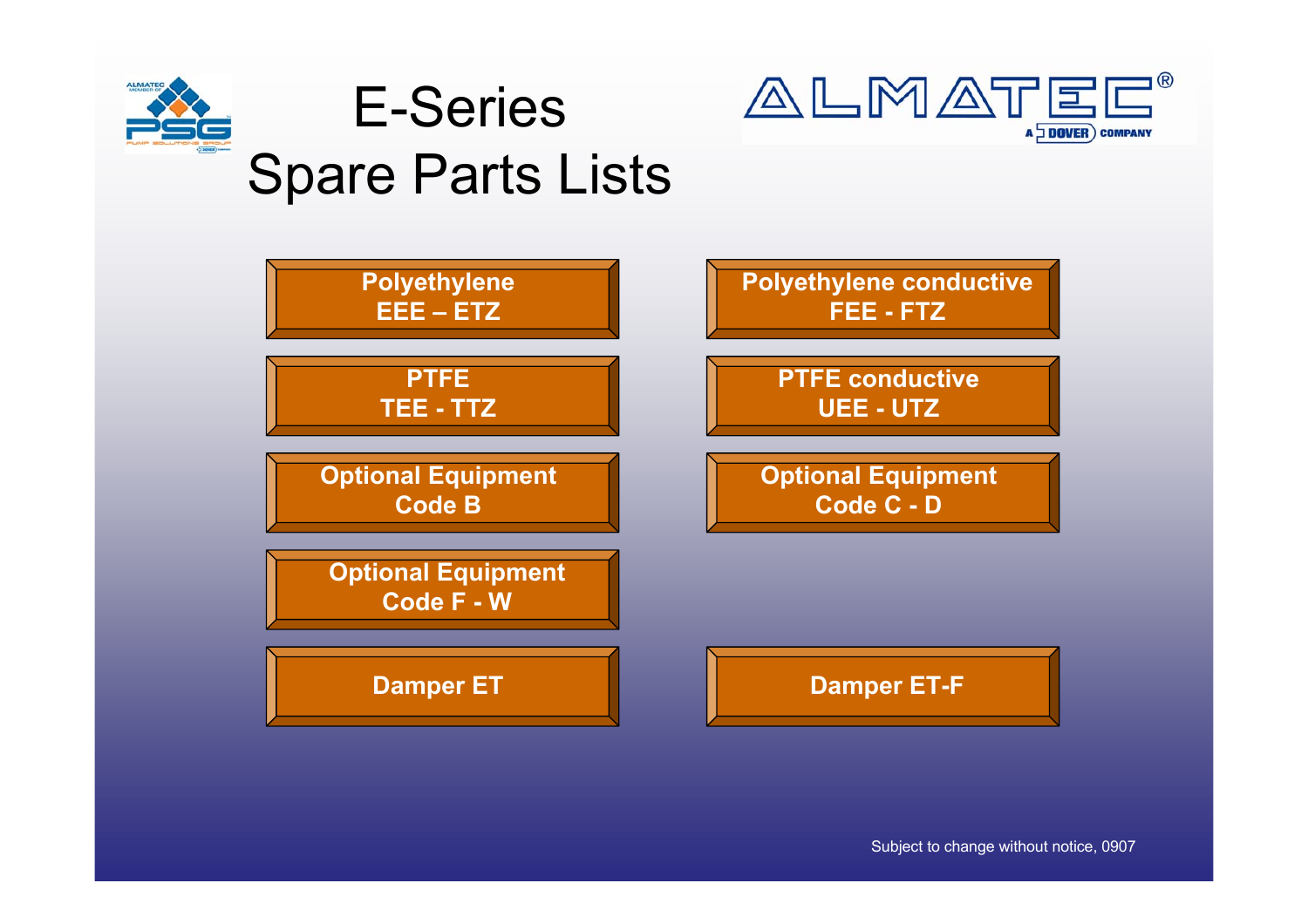# <span id="page-1-0"></span>**Spare Part List ALMATEC E-Series, EEE - ETZ Edition 2009/07** Edition 2009/07

| <b>Pump size</b> |                         |                                                  |                 | E 15 E       | E 25 E       | E 40 E       | E 50 E       |
|------------------|-------------------------|--------------------------------------------------|-----------------|--------------|--------------|--------------|--------------|
| Item             | Pc.                     | <b>Description</b>                               | <b>Material</b> | Part number  | Part number  | Part number  | Part number  |
| $\mathbf{1}$     | $\overline{2}$          | Side housing                                     | PE              | 7 15 010 51  | 7 25 010 51  | 7 40 010 51  | 7 50 010 51  |
| $\overline{2}$   | $\overline{c}$          | Tension disc                                     | 1.4301          | 7 15 008 22  | 7 25 008 22  | 7 40 008 22  | 7 50 008 22  |
| 3                | 2                       | Cover                                            | <b>PE</b>       | 7 15 009 51  | 7 25 009 51  | 7 40 009 51  | 7 50 009 51  |
| $\overline{4}$   | $\mathbf{1}$            | Center housing                                   | <b>PE</b>       | 7 15 011 51  | 7 25 011 51  | 7 40 011 51  | 7 50 011 51  |
| 5                | $\overline{\mathbf{4}}$ | Sleeve                                           | PE              | 2 15 012 51  | 2 25 012 51  | 2 40 012 51  | 2 50 012 51  |
| 6                | 8                       | O-ring, sleeve, code EE.                         | <b>EPDM</b>     | 9 20 631 72  | 9 33 632 72  | 9 50 633 72  | 96263472     |
|                  |                         | O-ring, sleeve, code EN.                         | <b>NBR</b>      | 9 20 631 71  | 9 33 632 71  | 9 50 633 71  |              |
|                  |                         | O-ring. sleeve, code ET.                         | FEP/FKM         | 9 20 631 59  | 9 33 632 59  | 9 50 633 59  | 9 62 634 59  |
| $\overline{7}$   | 2                       | Lock bolt                                        | PE              | 7 15 013 52  | 7 25 013 52  | 7 40 013 52  | 7 50 013 52  |
| 8                | $\overline{4}$          | Thread bolt                                      | PE              | 2 08 014 52  | 2 10 014 52  | 2 15 0 14 52 | 2 15 0 14 52 |
| 9                | $\overline{2}$          | Valve stop, discharge valve                      | PE              | 7 15 0 15 51 | 7 25 015 51  | 7 40 015 51  | 7 50 015 51  |
| 10               | 2                       | O-ring, valve stop discharge valve, code EE.     | <b>EPDM</b>     | 9 24 6 25 72 | 9 38 6 26 72 | 9 57 627 72  | 976 628 72   |
|                  |                         | O-ring, valve stop discharge valve, code EN.     | <b>NBR</b>      | 9 24 6 25 71 | 9 38 6 26 71 | 9 57 627 71  |              |
|                  |                         | O-ring, valve stop discharge valve, code ET.     | FEP/FKM         | 9 24 6 25 59 | 9 38 6 26 59 | 9 57 627 59  | 976 628 59   |
| 11               | $\overline{2}$          | Plug, side housing                               | <b>PE</b>       | 7 15 017 51  | 7 25 017 51  | 7 40 017 51  | 7 50 017 51  |
| 12               | 2                       | O-ring, plug side housing, code EE.              | <b>EPDM</b>     | 9 25 610 72  | 94061372     | 9 62 634 72  | 97935372     |
|                  |                         | O-ring, plug side housing, code EN.              | <b>NBR</b>      | 9 25 610 71  | 940 613 71   | 9 62 634 71  |              |
|                  |                         | O-ring, plug side housing, code ET.              | FEP/FKM         | 9 25 610 59  | 9 40 613 59  | 9 62 634 59  | 979 353 59   |
| 13               | 1                       | Plug, center housing                             | <b>PE</b>       | 7 15 019 51  | 7 25 019 51  | 7 40 019 51  | 7 50 019 51  |
| 14               | 2                       | O-ring, plug center housing, code EE.            | <b>EPDM</b>     | 9 33 632 72  | 9 50 633 72  | 9 62 634 72  | 97363572     |
|                  |                         | O-ring, plug center housing, code EN.            | <b>NBR</b>      | 9 33 632 71  | 9 50 633 71  | 9 62 634 71  |              |
|                  |                         | O-ring, plug center housing, code ET.            | FEP/FKM         | 9 33 632 59  | 9 50 633 59  | 9 62 634 59  | 973 635 59   |
| 15               | $\overline{4}$          | Cylinder valve, code E.Z                         | <b>PTFE</b>     | 7 15 016 60  | 7 25 016 60  | 7 40 016 60  | 7 50 016 60  |
|                  |                         | Ball valve, code E.E.                            | <b>EPDM</b>     | 1 15 032 72  | 1 25 0 32 72 | 1 40 032 72  | 1 50 032 72  |
|                  |                         | Ball valve, code E.N.                            | <b>NBR</b>      | 1 15 0 32 71 | 1 25 0 32 71 | 1 40 032 71  |              |
|                  |                         | Ball valve, code E.S.                            | SS              | 1 15 032 22  | 1 25 0 32 22 |              |              |
|                  |                         | Ball valve, code E.T                             | <b>PTFE</b>     | 1 15 032 60  | 1 25 0 32 60 | 1 40 032 60  | 1 50 032 60  |
| 16               | $\overline{4}$          | Valve seat, ball valves                          | <b>PE</b>       | 2 15 0 18 52 | 2 25 0 18 52 | 2 40 018 52  | 2 50 018 52  |
|                  |                         | Valve seat, cylinder valves                      | PE              | 7 15 018 52  | 7 25 018 52  | 7 40 018 52  | 7 50 018 52  |
| 17               | $\overline{4}$          | Shock absorbers                                  | NR.             | 1 15 322 85  | 1 15 322 85  | 1 40 322 85  | 1 40 322 85  |
| 18               | 2                       | Diaphragm, code EE.                              | <b>EPDM</b>     | 1 15 0 31 72 | 1 25 0 31 72 | 1 40 031 72  | 1 50 031 72  |
|                  |                         | Diaphragm, code EN.                              | <b>NBR</b>      | 1 15 0 31 70 | 1 25 0 31 70 | 1 40 031 70  |              |
|                  |                         | Diaphragm, code ET.                              | <b>PTFE</b>     | 1 15 031 67  | 1 25 0 31 67 | 1 40 031 67  | 150 031 67   |
| 19               | $\star$                 | Housing bolt, cpl.                               | 1.4305          | 7 15 0 20 22 | 7 25 0 20 22 | 7 40 020 22  | 7 50 020 22  |
| 20               | $\mathbf{1}$            | Shaft                                            | 1.4301          | 2 15 030 22  | 2 25 030 22  | 2 40 030 22  | 2 50 030 22  |
| 21               | 2                       | Set screw, shaft                                 | 1.4305          | 9 10 220 22  | 9 12 221 22  | 9 16 222 22  | 9 20 223 22  |
| 22               | 2                       | Shaft piston ring, cpl.                          | <b>PTFE</b>     | 1 15 041 64  | 1 25 041 64  | 1 40 041 64  | 1 50 041 64  |
| 23               | $\mathbf{1}$            | Air inlet                                        | <b>PETP</b>     | 1 15 047 84  | 1 15 047 84  | 1 40 047 84  | 1 40 047 84  |
| 24               | $\mathbf{1}$            | Air filter                                       | <b>PE</b>       | 1 15 043 51  | 1 15 043 51  | 1 40 043 51  | 1 40 043 51  |
| 25               | $\mathbf{1}$            | Muffler, cpl.                                    | <b>PE</b>       | 1 15 244 51  | 1 15 244 51  | 1 40 244 51  | 1 50 244 51  |
| 26               | $\mathbf{1}$            | PERSWING P® air control system, cpl.             | PETP            | 2 15 001 84  | 2 15 001 84  | 2 40 001 84  | 2 50 201 84  |
| $27**$           | 6                       | O-ring, air valve housing                        | <b>NBR</b>      | 9 35 504 71  | 9 35 504 71  | 9 46 515 71  | 9 66 533 71  |
|                  |                         | E 15 and E 25: 6 pieces; E 40 and E 50: 8 pieces |                 |              |              |              |              |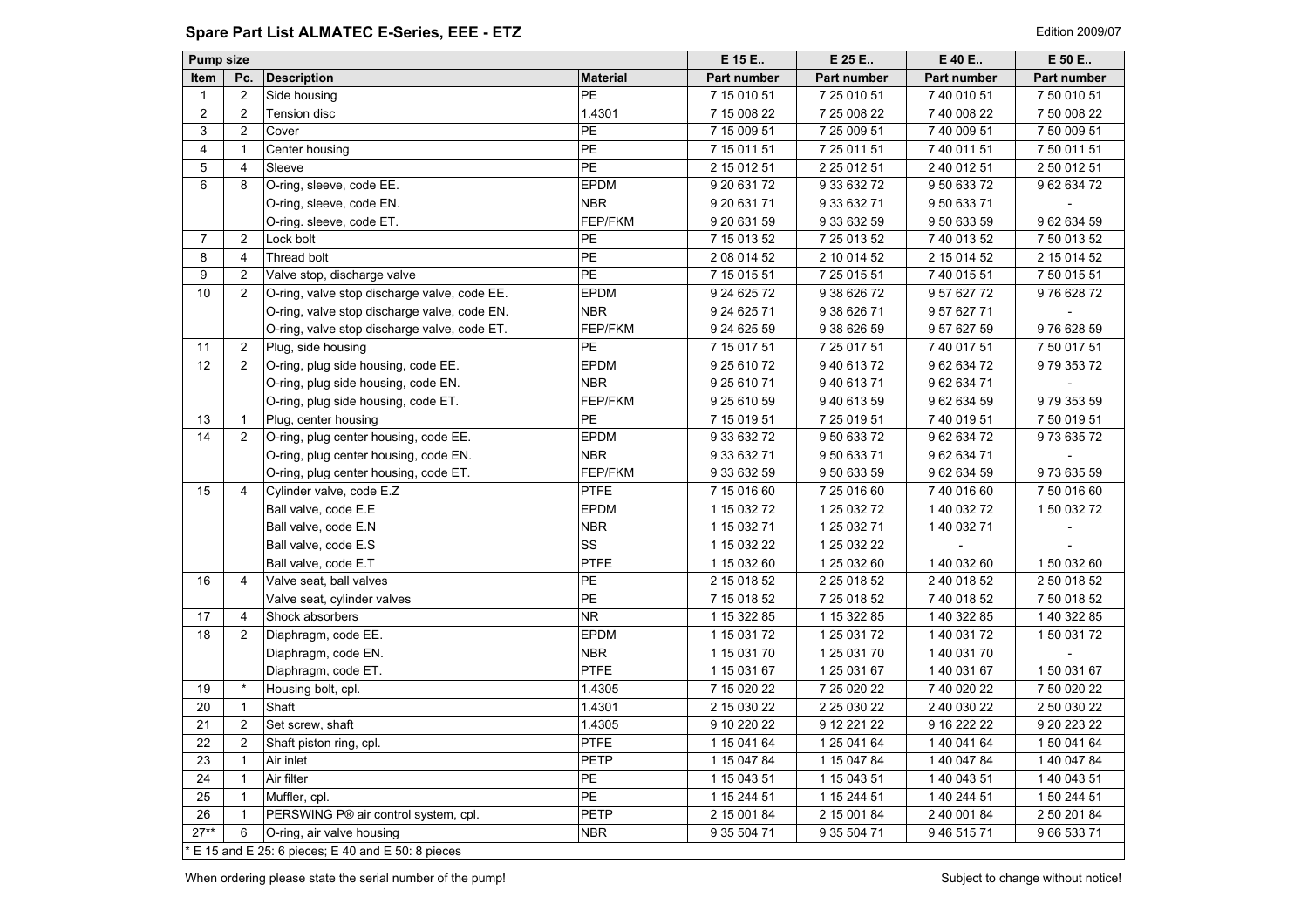## <span id="page-2-0"></span>**Spare Part List ALMATEC E-Series, FEE - FTZ Edition 2009/07 Edition 2009/07**

| <b>Material</b><br>Part number<br><b>Item</b><br>Pc.<br><b>Description</b><br>Part number<br>Part number<br>Part number<br>$\overline{2}$<br>PE conductive<br>7 15 010 55<br>7 25 010 55<br>7 40 010 55<br>7 50 010 55<br>Side housing<br>1<br>$\overline{2}$<br>2<br>1.4301<br>7 15 008 22<br><b>Tension disc</b><br>7 25 008 22<br>7 40 008 22<br>7 50 008 22<br>3<br>$\overline{2}$<br>Cover<br>PE conductive<br>7 15 009 55<br>7 25 009 55<br>7 40 009 55<br>7 50 009 55<br>4<br>$\mathbf{1}$<br>Center housing<br>PE conductive<br>7 15 011 55<br>7 25 011 55<br>7 40 011 55<br>7 50 011 55<br>5<br>4<br>Sleeve<br>PE conductive<br>2 15 012 55<br>2 25 0 12 55<br>2 40 012 55<br>2 50 012 55<br>6<br>8<br>O-ring, sleeve, code FE.<br><b>EPDM</b><br>9 20 631 72<br>9 33 632 72<br>9 50 633 72<br>96263472<br>O-ring, sleeve, code FN.<br><b>NBR</b><br>9 20 631 71<br>9 33 632 71<br>9 50 633 71<br>FEP/FKM<br>O-ring. sleeve, code FT.<br>9 20 631 59<br>9 33 632 59<br>9 50 633 59<br>96263459<br>$\overline{2}$<br>$\overline{7}$<br>PE conductive<br>7 15 013 56<br>7 25 013 56<br>7 40 013 56<br>Lock bolt<br>7 50 013 56<br>8<br>$\overline{4}$<br>Thread bolt<br>2 08 014 56<br>2 10 014 56<br>2 15 0 14 56<br>2 15 014 56<br>PE conductive<br>9<br>$\overline{2}$<br>Valve stop, discharge valve<br>PE conductive<br>7 15 015 55<br>7 25 015 55<br>7 40 015 55<br>7 50 015 55<br>10<br>O-ring, valve stop discharge valve, code FE.<br>$\overline{2}$<br><b>EPDM</b><br>9 24 6 25 72<br>9 38 6 26 72<br>9 57 627 72<br>976 628 72<br>O-ring, valve stop discharge valve, code FN.<br><b>NBR</b><br>9 24 6 25 71<br>9 38 6 26 71<br>9 57 627 71<br>FEP/FKM<br>9 24 6 25 59<br>O-ring, valve stop discharge valve, code FT.<br>9 38 6 26 59<br>9 57 627 59<br>976 628 59<br>2<br>PE conductive<br>7 15 017 55<br>7 25 017 55<br>7 40 017 55<br>11<br>Plug, side housing<br>7 50 017 55<br>12<br>2<br>O-ring, plug side housing, code FE.<br><b>EPDM</b><br>9 25 610 72<br>94061372<br>9 62 634 72<br>97935372<br><b>NBR</b><br>O-ring, plug side housing, code FN.<br>9 25 610 71<br>94061371<br>9 62 634 71<br>FEP/FKM<br>O-ring, plug side housing, code FT.<br>9 25 610 59<br>94061359<br>9 62 634 59<br>97935359<br>$\mathbf{1}$<br>13<br>Plug, center housing<br>PE conductive<br>7 15 019 55<br>7 25 019 55<br>7 40 019 55<br>7 50 019 55<br>14<br>$\overline{2}$<br>O-ring, plug center housing, code FE.<br><b>EPDM</b><br>9 62 634 72<br>97363572<br>9 33 632 72<br>9 50 633 72<br>O-ring, plug center housing, code FN.<br><b>NBR</b><br>9 33 632 71<br>95063371<br>96263471<br>FEP/FKM<br>973 635 59<br>O-ring, plug center housing, code FT.<br>9 33 632 59<br>9 50 633 59<br>9 62 634 59<br>15<br><b>PTFE</b><br>$\overline{4}$<br>Cylinder valve, code F.Z<br>7 15 016 60<br>7 25 016 60<br>7 40 016 60<br>7 50 016 60<br><b>EPDM</b><br>1 50 032 72<br>Ball valve, code F.E<br>1 15 032 72<br>1 25 0 32 72<br>1 40 032 72<br><b>NBR</b><br>1 15 032 71<br>1 25 0 32 71<br>1 40 032 71<br>Ball valve, code F.N.<br>Ball valve, code F.S.<br>SS<br>1 15 032 22<br>1 25 0 32 22<br><b>PTFE</b><br>Ball valve, code F.T<br>1 15 032 60<br>1 25 0 32 60<br>1 40 032 60<br>1 50 032 60<br>16<br>$\overline{4}$<br>2 40 018 56<br>Valve seat, ball valves<br>PE conductive<br>2 15 018 56<br>2 25 018 56<br>2 50 018 56<br>7 15 018 56<br>7 25 018 56<br>7 40 018 56<br>Valve seat, cylinder valves<br>PE conductive<br>7 50 018 56<br>17<br>4<br>Shock absorbers<br>NR.<br>1 15 322 85<br>1 15 322 85<br>1 40 322 85<br>1 40 322 85<br>18<br><b>EPDM</b><br>$\overline{2}$<br>Diaphragm, code FE.<br>1 15 0 31 72<br>1 25 0 31 72<br>1 40 031 72<br>150 031 72<br><b>NBR</b><br>Diaphragm, code FN.<br>1 15 031 70<br>1 25 0 31 70<br>1 40 031 70<br><b>PTFE</b><br>Diaphragm, code FT.<br>1 15 0 31 67<br>1 25 0 31 67<br>1 40 031 67<br>150 031 67<br>$\star$<br>1.4305<br>19<br>7 15 0 20 22<br>7 25 0 20 22<br>7 40 020 22<br>7 50 020 22<br>Housing bolt, cpl.<br>20<br>$\mathbf{1}$<br>Shaft<br>1.4301<br>2 15 030 22<br>2 25 030 22<br>2 40 030 22<br>2 50 030 22<br>2<br>Set screw, shaft<br>21<br>1.4305<br>9 10 220 22<br>9 12 221 22<br>9 16 222 22<br>9 20 223 22<br>22<br>$\mathbf{2}$<br><b>PTFE</b><br>1 25 041 64<br>Shaft piston ring, cpl.<br>1 15 041 64<br>1 40 041 64<br>1 50 041 64<br>23<br>$\mathbf{1}$<br>Air inlet<br><b>PETP</b><br>1 40 047 84<br>1 40 047 84<br>1 15 047 84<br>1 15 047 84<br>PE<br>24<br>Air filter<br>1 15 043 51<br>1 15 043 51<br>1 40 043 51<br>1 40 043 51<br>$\mathbf{1}$<br>25<br>$\mathbf{1}$<br>Bz<br>1 15 244 34<br>1 15 244 34<br>1 40 244 34<br>1 40 244 34<br>Muffler, cpl.<br>PETP<br>26<br>PERSWING P® air control system, cpl.<br>2 40 001 84<br>2 50 201 84<br>$\mathbf{1}$<br>2 15 001 84<br>2 15 001 84<br>$27**$<br>6<br><b>NBR</b><br>9 35 504 71<br>9 35 504 71<br>9 46 515 71<br>966 533 71 | <b>Pump size</b> |                           | E 15 F | E 25 F | E 40 F | E 50 F |
|----------------------------------------------------------------------------------------------------------------------------------------------------------------------------------------------------------------------------------------------------------------------------------------------------------------------------------------------------------------------------------------------------------------------------------------------------------------------------------------------------------------------------------------------------------------------------------------------------------------------------------------------------------------------------------------------------------------------------------------------------------------------------------------------------------------------------------------------------------------------------------------------------------------------------------------------------------------------------------------------------------------------------------------------------------------------------------------------------------------------------------------------------------------------------------------------------------------------------------------------------------------------------------------------------------------------------------------------------------------------------------------------------------------------------------------------------------------------------------------------------------------------------------------------------------------------------------------------------------------------------------------------------------------------------------------------------------------------------------------------------------------------------------------------------------------------------------------------------------------------------------------------------------------------------------------------------------------------------------------------------------------------------------------------------------------------------------------------------------------------------------------------------------------------------------------------------------------------------------------------------------------------------------------------------------------------------------------------------------------------------------------------------------------------------------------------------------------------------------------------------------------------------------------------------------------------------------------------------------------------------------------------------------------------------------------------------------------------------------------------------------------------------------------------------------------------------------------------------------------------------------------------------------------------------------------------------------------------------------------------------------------------------------------------------------------------------------------------------------------------------------------------------------------------------------------------------------------------------------------------------------------------------------------------------------------------------------------------------------------------------------------------------------------------------------------------------------------------------------------------------------------------------------------------------------------------------------------------------------------------------------------------------------------------------------------------------------------------------------------------------------------------------------------------------------------------------------------------------------------------------------------------------------------------------------------------------------------------------------------------------------------------------------------------------------------------------------------------------------------------------------------------------------------------------------------------------------------------------------------------------------------------------------------------------------------------------------------------------------------------------------------------------------------------------------------------------------------------------------------------------------------------------------------------------------------------------------------------------------------------------------------------------------------------------------------------------------------------------------------------------------------------------------------------------------------------------------------------------------------------------------------|------------------|---------------------------|--------|--------|--------|--------|
|                                                                                                                                                                                                                                                                                                                                                                                                                                                                                                                                                                                                                                                                                                                                                                                                                                                                                                                                                                                                                                                                                                                                                                                                                                                                                                                                                                                                                                                                                                                                                                                                                                                                                                                                                                                                                                                                                                                                                                                                                                                                                                                                                                                                                                                                                                                                                                                                                                                                                                                                                                                                                                                                                                                                                                                                                                                                                                                                                                                                                                                                                                                                                                                                                                                                                                                                                                                                                                                                                                                                                                                                                                                                                                                                                                                                                                                                                                                                                                                                                                                                                                                                                                                                                                                                                                                                                                                                                                                                                                                                                                                                                                                                                                                                                                                                                                                                                        |                  |                           |        |        |        |        |
|                                                                                                                                                                                                                                                                                                                                                                                                                                                                                                                                                                                                                                                                                                                                                                                                                                                                                                                                                                                                                                                                                                                                                                                                                                                                                                                                                                                                                                                                                                                                                                                                                                                                                                                                                                                                                                                                                                                                                                                                                                                                                                                                                                                                                                                                                                                                                                                                                                                                                                                                                                                                                                                                                                                                                                                                                                                                                                                                                                                                                                                                                                                                                                                                                                                                                                                                                                                                                                                                                                                                                                                                                                                                                                                                                                                                                                                                                                                                                                                                                                                                                                                                                                                                                                                                                                                                                                                                                                                                                                                                                                                                                                                                                                                                                                                                                                                                                        |                  |                           |        |        |        |        |
|                                                                                                                                                                                                                                                                                                                                                                                                                                                                                                                                                                                                                                                                                                                                                                                                                                                                                                                                                                                                                                                                                                                                                                                                                                                                                                                                                                                                                                                                                                                                                                                                                                                                                                                                                                                                                                                                                                                                                                                                                                                                                                                                                                                                                                                                                                                                                                                                                                                                                                                                                                                                                                                                                                                                                                                                                                                                                                                                                                                                                                                                                                                                                                                                                                                                                                                                                                                                                                                                                                                                                                                                                                                                                                                                                                                                                                                                                                                                                                                                                                                                                                                                                                                                                                                                                                                                                                                                                                                                                                                                                                                                                                                                                                                                                                                                                                                                                        |                  |                           |        |        |        |        |
|                                                                                                                                                                                                                                                                                                                                                                                                                                                                                                                                                                                                                                                                                                                                                                                                                                                                                                                                                                                                                                                                                                                                                                                                                                                                                                                                                                                                                                                                                                                                                                                                                                                                                                                                                                                                                                                                                                                                                                                                                                                                                                                                                                                                                                                                                                                                                                                                                                                                                                                                                                                                                                                                                                                                                                                                                                                                                                                                                                                                                                                                                                                                                                                                                                                                                                                                                                                                                                                                                                                                                                                                                                                                                                                                                                                                                                                                                                                                                                                                                                                                                                                                                                                                                                                                                                                                                                                                                                                                                                                                                                                                                                                                                                                                                                                                                                                                                        |                  |                           |        |        |        |        |
|                                                                                                                                                                                                                                                                                                                                                                                                                                                                                                                                                                                                                                                                                                                                                                                                                                                                                                                                                                                                                                                                                                                                                                                                                                                                                                                                                                                                                                                                                                                                                                                                                                                                                                                                                                                                                                                                                                                                                                                                                                                                                                                                                                                                                                                                                                                                                                                                                                                                                                                                                                                                                                                                                                                                                                                                                                                                                                                                                                                                                                                                                                                                                                                                                                                                                                                                                                                                                                                                                                                                                                                                                                                                                                                                                                                                                                                                                                                                                                                                                                                                                                                                                                                                                                                                                                                                                                                                                                                                                                                                                                                                                                                                                                                                                                                                                                                                                        |                  |                           |        |        |        |        |
|                                                                                                                                                                                                                                                                                                                                                                                                                                                                                                                                                                                                                                                                                                                                                                                                                                                                                                                                                                                                                                                                                                                                                                                                                                                                                                                                                                                                                                                                                                                                                                                                                                                                                                                                                                                                                                                                                                                                                                                                                                                                                                                                                                                                                                                                                                                                                                                                                                                                                                                                                                                                                                                                                                                                                                                                                                                                                                                                                                                                                                                                                                                                                                                                                                                                                                                                                                                                                                                                                                                                                                                                                                                                                                                                                                                                                                                                                                                                                                                                                                                                                                                                                                                                                                                                                                                                                                                                                                                                                                                                                                                                                                                                                                                                                                                                                                                                                        |                  |                           |        |        |        |        |
|                                                                                                                                                                                                                                                                                                                                                                                                                                                                                                                                                                                                                                                                                                                                                                                                                                                                                                                                                                                                                                                                                                                                                                                                                                                                                                                                                                                                                                                                                                                                                                                                                                                                                                                                                                                                                                                                                                                                                                                                                                                                                                                                                                                                                                                                                                                                                                                                                                                                                                                                                                                                                                                                                                                                                                                                                                                                                                                                                                                                                                                                                                                                                                                                                                                                                                                                                                                                                                                                                                                                                                                                                                                                                                                                                                                                                                                                                                                                                                                                                                                                                                                                                                                                                                                                                                                                                                                                                                                                                                                                                                                                                                                                                                                                                                                                                                                                                        |                  |                           |        |        |        |        |
|                                                                                                                                                                                                                                                                                                                                                                                                                                                                                                                                                                                                                                                                                                                                                                                                                                                                                                                                                                                                                                                                                                                                                                                                                                                                                                                                                                                                                                                                                                                                                                                                                                                                                                                                                                                                                                                                                                                                                                                                                                                                                                                                                                                                                                                                                                                                                                                                                                                                                                                                                                                                                                                                                                                                                                                                                                                                                                                                                                                                                                                                                                                                                                                                                                                                                                                                                                                                                                                                                                                                                                                                                                                                                                                                                                                                                                                                                                                                                                                                                                                                                                                                                                                                                                                                                                                                                                                                                                                                                                                                                                                                                                                                                                                                                                                                                                                                                        |                  |                           |        |        |        |        |
|                                                                                                                                                                                                                                                                                                                                                                                                                                                                                                                                                                                                                                                                                                                                                                                                                                                                                                                                                                                                                                                                                                                                                                                                                                                                                                                                                                                                                                                                                                                                                                                                                                                                                                                                                                                                                                                                                                                                                                                                                                                                                                                                                                                                                                                                                                                                                                                                                                                                                                                                                                                                                                                                                                                                                                                                                                                                                                                                                                                                                                                                                                                                                                                                                                                                                                                                                                                                                                                                                                                                                                                                                                                                                                                                                                                                                                                                                                                                                                                                                                                                                                                                                                                                                                                                                                                                                                                                                                                                                                                                                                                                                                                                                                                                                                                                                                                                                        |                  |                           |        |        |        |        |
|                                                                                                                                                                                                                                                                                                                                                                                                                                                                                                                                                                                                                                                                                                                                                                                                                                                                                                                                                                                                                                                                                                                                                                                                                                                                                                                                                                                                                                                                                                                                                                                                                                                                                                                                                                                                                                                                                                                                                                                                                                                                                                                                                                                                                                                                                                                                                                                                                                                                                                                                                                                                                                                                                                                                                                                                                                                                                                                                                                                                                                                                                                                                                                                                                                                                                                                                                                                                                                                                                                                                                                                                                                                                                                                                                                                                                                                                                                                                                                                                                                                                                                                                                                                                                                                                                                                                                                                                                                                                                                                                                                                                                                                                                                                                                                                                                                                                                        |                  |                           |        |        |        |        |
|                                                                                                                                                                                                                                                                                                                                                                                                                                                                                                                                                                                                                                                                                                                                                                                                                                                                                                                                                                                                                                                                                                                                                                                                                                                                                                                                                                                                                                                                                                                                                                                                                                                                                                                                                                                                                                                                                                                                                                                                                                                                                                                                                                                                                                                                                                                                                                                                                                                                                                                                                                                                                                                                                                                                                                                                                                                                                                                                                                                                                                                                                                                                                                                                                                                                                                                                                                                                                                                                                                                                                                                                                                                                                                                                                                                                                                                                                                                                                                                                                                                                                                                                                                                                                                                                                                                                                                                                                                                                                                                                                                                                                                                                                                                                                                                                                                                                                        |                  |                           |        |        |        |        |
|                                                                                                                                                                                                                                                                                                                                                                                                                                                                                                                                                                                                                                                                                                                                                                                                                                                                                                                                                                                                                                                                                                                                                                                                                                                                                                                                                                                                                                                                                                                                                                                                                                                                                                                                                                                                                                                                                                                                                                                                                                                                                                                                                                                                                                                                                                                                                                                                                                                                                                                                                                                                                                                                                                                                                                                                                                                                                                                                                                                                                                                                                                                                                                                                                                                                                                                                                                                                                                                                                                                                                                                                                                                                                                                                                                                                                                                                                                                                                                                                                                                                                                                                                                                                                                                                                                                                                                                                                                                                                                                                                                                                                                                                                                                                                                                                                                                                                        |                  |                           |        |        |        |        |
|                                                                                                                                                                                                                                                                                                                                                                                                                                                                                                                                                                                                                                                                                                                                                                                                                                                                                                                                                                                                                                                                                                                                                                                                                                                                                                                                                                                                                                                                                                                                                                                                                                                                                                                                                                                                                                                                                                                                                                                                                                                                                                                                                                                                                                                                                                                                                                                                                                                                                                                                                                                                                                                                                                                                                                                                                                                                                                                                                                                                                                                                                                                                                                                                                                                                                                                                                                                                                                                                                                                                                                                                                                                                                                                                                                                                                                                                                                                                                                                                                                                                                                                                                                                                                                                                                                                                                                                                                                                                                                                                                                                                                                                                                                                                                                                                                                                                                        |                  |                           |        |        |        |        |
|                                                                                                                                                                                                                                                                                                                                                                                                                                                                                                                                                                                                                                                                                                                                                                                                                                                                                                                                                                                                                                                                                                                                                                                                                                                                                                                                                                                                                                                                                                                                                                                                                                                                                                                                                                                                                                                                                                                                                                                                                                                                                                                                                                                                                                                                                                                                                                                                                                                                                                                                                                                                                                                                                                                                                                                                                                                                                                                                                                                                                                                                                                                                                                                                                                                                                                                                                                                                                                                                                                                                                                                                                                                                                                                                                                                                                                                                                                                                                                                                                                                                                                                                                                                                                                                                                                                                                                                                                                                                                                                                                                                                                                                                                                                                                                                                                                                                                        |                  |                           |        |        |        |        |
|                                                                                                                                                                                                                                                                                                                                                                                                                                                                                                                                                                                                                                                                                                                                                                                                                                                                                                                                                                                                                                                                                                                                                                                                                                                                                                                                                                                                                                                                                                                                                                                                                                                                                                                                                                                                                                                                                                                                                                                                                                                                                                                                                                                                                                                                                                                                                                                                                                                                                                                                                                                                                                                                                                                                                                                                                                                                                                                                                                                                                                                                                                                                                                                                                                                                                                                                                                                                                                                                                                                                                                                                                                                                                                                                                                                                                                                                                                                                                                                                                                                                                                                                                                                                                                                                                                                                                                                                                                                                                                                                                                                                                                                                                                                                                                                                                                                                                        |                  |                           |        |        |        |        |
|                                                                                                                                                                                                                                                                                                                                                                                                                                                                                                                                                                                                                                                                                                                                                                                                                                                                                                                                                                                                                                                                                                                                                                                                                                                                                                                                                                                                                                                                                                                                                                                                                                                                                                                                                                                                                                                                                                                                                                                                                                                                                                                                                                                                                                                                                                                                                                                                                                                                                                                                                                                                                                                                                                                                                                                                                                                                                                                                                                                                                                                                                                                                                                                                                                                                                                                                                                                                                                                                                                                                                                                                                                                                                                                                                                                                                                                                                                                                                                                                                                                                                                                                                                                                                                                                                                                                                                                                                                                                                                                                                                                                                                                                                                                                                                                                                                                                                        |                  |                           |        |        |        |        |
|                                                                                                                                                                                                                                                                                                                                                                                                                                                                                                                                                                                                                                                                                                                                                                                                                                                                                                                                                                                                                                                                                                                                                                                                                                                                                                                                                                                                                                                                                                                                                                                                                                                                                                                                                                                                                                                                                                                                                                                                                                                                                                                                                                                                                                                                                                                                                                                                                                                                                                                                                                                                                                                                                                                                                                                                                                                                                                                                                                                                                                                                                                                                                                                                                                                                                                                                                                                                                                                                                                                                                                                                                                                                                                                                                                                                                                                                                                                                                                                                                                                                                                                                                                                                                                                                                                                                                                                                                                                                                                                                                                                                                                                                                                                                                                                                                                                                                        |                  |                           |        |        |        |        |
|                                                                                                                                                                                                                                                                                                                                                                                                                                                                                                                                                                                                                                                                                                                                                                                                                                                                                                                                                                                                                                                                                                                                                                                                                                                                                                                                                                                                                                                                                                                                                                                                                                                                                                                                                                                                                                                                                                                                                                                                                                                                                                                                                                                                                                                                                                                                                                                                                                                                                                                                                                                                                                                                                                                                                                                                                                                                                                                                                                                                                                                                                                                                                                                                                                                                                                                                                                                                                                                                                                                                                                                                                                                                                                                                                                                                                                                                                                                                                                                                                                                                                                                                                                                                                                                                                                                                                                                                                                                                                                                                                                                                                                                                                                                                                                                                                                                                                        |                  |                           |        |        |        |        |
|                                                                                                                                                                                                                                                                                                                                                                                                                                                                                                                                                                                                                                                                                                                                                                                                                                                                                                                                                                                                                                                                                                                                                                                                                                                                                                                                                                                                                                                                                                                                                                                                                                                                                                                                                                                                                                                                                                                                                                                                                                                                                                                                                                                                                                                                                                                                                                                                                                                                                                                                                                                                                                                                                                                                                                                                                                                                                                                                                                                                                                                                                                                                                                                                                                                                                                                                                                                                                                                                                                                                                                                                                                                                                                                                                                                                                                                                                                                                                                                                                                                                                                                                                                                                                                                                                                                                                                                                                                                                                                                                                                                                                                                                                                                                                                                                                                                                                        |                  |                           |        |        |        |        |
|                                                                                                                                                                                                                                                                                                                                                                                                                                                                                                                                                                                                                                                                                                                                                                                                                                                                                                                                                                                                                                                                                                                                                                                                                                                                                                                                                                                                                                                                                                                                                                                                                                                                                                                                                                                                                                                                                                                                                                                                                                                                                                                                                                                                                                                                                                                                                                                                                                                                                                                                                                                                                                                                                                                                                                                                                                                                                                                                                                                                                                                                                                                                                                                                                                                                                                                                                                                                                                                                                                                                                                                                                                                                                                                                                                                                                                                                                                                                                                                                                                                                                                                                                                                                                                                                                                                                                                                                                                                                                                                                                                                                                                                                                                                                                                                                                                                                                        |                  |                           |        |        |        |        |
|                                                                                                                                                                                                                                                                                                                                                                                                                                                                                                                                                                                                                                                                                                                                                                                                                                                                                                                                                                                                                                                                                                                                                                                                                                                                                                                                                                                                                                                                                                                                                                                                                                                                                                                                                                                                                                                                                                                                                                                                                                                                                                                                                                                                                                                                                                                                                                                                                                                                                                                                                                                                                                                                                                                                                                                                                                                                                                                                                                                                                                                                                                                                                                                                                                                                                                                                                                                                                                                                                                                                                                                                                                                                                                                                                                                                                                                                                                                                                                                                                                                                                                                                                                                                                                                                                                                                                                                                                                                                                                                                                                                                                                                                                                                                                                                                                                                                                        |                  |                           |        |        |        |        |
|                                                                                                                                                                                                                                                                                                                                                                                                                                                                                                                                                                                                                                                                                                                                                                                                                                                                                                                                                                                                                                                                                                                                                                                                                                                                                                                                                                                                                                                                                                                                                                                                                                                                                                                                                                                                                                                                                                                                                                                                                                                                                                                                                                                                                                                                                                                                                                                                                                                                                                                                                                                                                                                                                                                                                                                                                                                                                                                                                                                                                                                                                                                                                                                                                                                                                                                                                                                                                                                                                                                                                                                                                                                                                                                                                                                                                                                                                                                                                                                                                                                                                                                                                                                                                                                                                                                                                                                                                                                                                                                                                                                                                                                                                                                                                                                                                                                                                        |                  |                           |        |        |        |        |
|                                                                                                                                                                                                                                                                                                                                                                                                                                                                                                                                                                                                                                                                                                                                                                                                                                                                                                                                                                                                                                                                                                                                                                                                                                                                                                                                                                                                                                                                                                                                                                                                                                                                                                                                                                                                                                                                                                                                                                                                                                                                                                                                                                                                                                                                                                                                                                                                                                                                                                                                                                                                                                                                                                                                                                                                                                                                                                                                                                                                                                                                                                                                                                                                                                                                                                                                                                                                                                                                                                                                                                                                                                                                                                                                                                                                                                                                                                                                                                                                                                                                                                                                                                                                                                                                                                                                                                                                                                                                                                                                                                                                                                                                                                                                                                                                                                                                                        |                  |                           |        |        |        |        |
|                                                                                                                                                                                                                                                                                                                                                                                                                                                                                                                                                                                                                                                                                                                                                                                                                                                                                                                                                                                                                                                                                                                                                                                                                                                                                                                                                                                                                                                                                                                                                                                                                                                                                                                                                                                                                                                                                                                                                                                                                                                                                                                                                                                                                                                                                                                                                                                                                                                                                                                                                                                                                                                                                                                                                                                                                                                                                                                                                                                                                                                                                                                                                                                                                                                                                                                                                                                                                                                                                                                                                                                                                                                                                                                                                                                                                                                                                                                                                                                                                                                                                                                                                                                                                                                                                                                                                                                                                                                                                                                                                                                                                                                                                                                                                                                                                                                                                        |                  |                           |        |        |        |        |
|                                                                                                                                                                                                                                                                                                                                                                                                                                                                                                                                                                                                                                                                                                                                                                                                                                                                                                                                                                                                                                                                                                                                                                                                                                                                                                                                                                                                                                                                                                                                                                                                                                                                                                                                                                                                                                                                                                                                                                                                                                                                                                                                                                                                                                                                                                                                                                                                                                                                                                                                                                                                                                                                                                                                                                                                                                                                                                                                                                                                                                                                                                                                                                                                                                                                                                                                                                                                                                                                                                                                                                                                                                                                                                                                                                                                                                                                                                                                                                                                                                                                                                                                                                                                                                                                                                                                                                                                                                                                                                                                                                                                                                                                                                                                                                                                                                                                                        |                  |                           |        |        |        |        |
|                                                                                                                                                                                                                                                                                                                                                                                                                                                                                                                                                                                                                                                                                                                                                                                                                                                                                                                                                                                                                                                                                                                                                                                                                                                                                                                                                                                                                                                                                                                                                                                                                                                                                                                                                                                                                                                                                                                                                                                                                                                                                                                                                                                                                                                                                                                                                                                                                                                                                                                                                                                                                                                                                                                                                                                                                                                                                                                                                                                                                                                                                                                                                                                                                                                                                                                                                                                                                                                                                                                                                                                                                                                                                                                                                                                                                                                                                                                                                                                                                                                                                                                                                                                                                                                                                                                                                                                                                                                                                                                                                                                                                                                                                                                                                                                                                                                                                        |                  |                           |        |        |        |        |
|                                                                                                                                                                                                                                                                                                                                                                                                                                                                                                                                                                                                                                                                                                                                                                                                                                                                                                                                                                                                                                                                                                                                                                                                                                                                                                                                                                                                                                                                                                                                                                                                                                                                                                                                                                                                                                                                                                                                                                                                                                                                                                                                                                                                                                                                                                                                                                                                                                                                                                                                                                                                                                                                                                                                                                                                                                                                                                                                                                                                                                                                                                                                                                                                                                                                                                                                                                                                                                                                                                                                                                                                                                                                                                                                                                                                                                                                                                                                                                                                                                                                                                                                                                                                                                                                                                                                                                                                                                                                                                                                                                                                                                                                                                                                                                                                                                                                                        |                  |                           |        |        |        |        |
|                                                                                                                                                                                                                                                                                                                                                                                                                                                                                                                                                                                                                                                                                                                                                                                                                                                                                                                                                                                                                                                                                                                                                                                                                                                                                                                                                                                                                                                                                                                                                                                                                                                                                                                                                                                                                                                                                                                                                                                                                                                                                                                                                                                                                                                                                                                                                                                                                                                                                                                                                                                                                                                                                                                                                                                                                                                                                                                                                                                                                                                                                                                                                                                                                                                                                                                                                                                                                                                                                                                                                                                                                                                                                                                                                                                                                                                                                                                                                                                                                                                                                                                                                                                                                                                                                                                                                                                                                                                                                                                                                                                                                                                                                                                                                                                                                                                                                        |                  |                           |        |        |        |        |
|                                                                                                                                                                                                                                                                                                                                                                                                                                                                                                                                                                                                                                                                                                                                                                                                                                                                                                                                                                                                                                                                                                                                                                                                                                                                                                                                                                                                                                                                                                                                                                                                                                                                                                                                                                                                                                                                                                                                                                                                                                                                                                                                                                                                                                                                                                                                                                                                                                                                                                                                                                                                                                                                                                                                                                                                                                                                                                                                                                                                                                                                                                                                                                                                                                                                                                                                                                                                                                                                                                                                                                                                                                                                                                                                                                                                                                                                                                                                                                                                                                                                                                                                                                                                                                                                                                                                                                                                                                                                                                                                                                                                                                                                                                                                                                                                                                                                                        |                  |                           |        |        |        |        |
|                                                                                                                                                                                                                                                                                                                                                                                                                                                                                                                                                                                                                                                                                                                                                                                                                                                                                                                                                                                                                                                                                                                                                                                                                                                                                                                                                                                                                                                                                                                                                                                                                                                                                                                                                                                                                                                                                                                                                                                                                                                                                                                                                                                                                                                                                                                                                                                                                                                                                                                                                                                                                                                                                                                                                                                                                                                                                                                                                                                                                                                                                                                                                                                                                                                                                                                                                                                                                                                                                                                                                                                                                                                                                                                                                                                                                                                                                                                                                                                                                                                                                                                                                                                                                                                                                                                                                                                                                                                                                                                                                                                                                                                                                                                                                                                                                                                                                        |                  |                           |        |        |        |        |
|                                                                                                                                                                                                                                                                                                                                                                                                                                                                                                                                                                                                                                                                                                                                                                                                                                                                                                                                                                                                                                                                                                                                                                                                                                                                                                                                                                                                                                                                                                                                                                                                                                                                                                                                                                                                                                                                                                                                                                                                                                                                                                                                                                                                                                                                                                                                                                                                                                                                                                                                                                                                                                                                                                                                                                                                                                                                                                                                                                                                                                                                                                                                                                                                                                                                                                                                                                                                                                                                                                                                                                                                                                                                                                                                                                                                                                                                                                                                                                                                                                                                                                                                                                                                                                                                                                                                                                                                                                                                                                                                                                                                                                                                                                                                                                                                                                                                                        |                  |                           |        |        |        |        |
|                                                                                                                                                                                                                                                                                                                                                                                                                                                                                                                                                                                                                                                                                                                                                                                                                                                                                                                                                                                                                                                                                                                                                                                                                                                                                                                                                                                                                                                                                                                                                                                                                                                                                                                                                                                                                                                                                                                                                                                                                                                                                                                                                                                                                                                                                                                                                                                                                                                                                                                                                                                                                                                                                                                                                                                                                                                                                                                                                                                                                                                                                                                                                                                                                                                                                                                                                                                                                                                                                                                                                                                                                                                                                                                                                                                                                                                                                                                                                                                                                                                                                                                                                                                                                                                                                                                                                                                                                                                                                                                                                                                                                                                                                                                                                                                                                                                                                        |                  |                           |        |        |        |        |
|                                                                                                                                                                                                                                                                                                                                                                                                                                                                                                                                                                                                                                                                                                                                                                                                                                                                                                                                                                                                                                                                                                                                                                                                                                                                                                                                                                                                                                                                                                                                                                                                                                                                                                                                                                                                                                                                                                                                                                                                                                                                                                                                                                                                                                                                                                                                                                                                                                                                                                                                                                                                                                                                                                                                                                                                                                                                                                                                                                                                                                                                                                                                                                                                                                                                                                                                                                                                                                                                                                                                                                                                                                                                                                                                                                                                                                                                                                                                                                                                                                                                                                                                                                                                                                                                                                                                                                                                                                                                                                                                                                                                                                                                                                                                                                                                                                                                                        |                  |                           |        |        |        |        |
|                                                                                                                                                                                                                                                                                                                                                                                                                                                                                                                                                                                                                                                                                                                                                                                                                                                                                                                                                                                                                                                                                                                                                                                                                                                                                                                                                                                                                                                                                                                                                                                                                                                                                                                                                                                                                                                                                                                                                                                                                                                                                                                                                                                                                                                                                                                                                                                                                                                                                                                                                                                                                                                                                                                                                                                                                                                                                                                                                                                                                                                                                                                                                                                                                                                                                                                                                                                                                                                                                                                                                                                                                                                                                                                                                                                                                                                                                                                                                                                                                                                                                                                                                                                                                                                                                                                                                                                                                                                                                                                                                                                                                                                                                                                                                                                                                                                                                        |                  |                           |        |        |        |        |
|                                                                                                                                                                                                                                                                                                                                                                                                                                                                                                                                                                                                                                                                                                                                                                                                                                                                                                                                                                                                                                                                                                                                                                                                                                                                                                                                                                                                                                                                                                                                                                                                                                                                                                                                                                                                                                                                                                                                                                                                                                                                                                                                                                                                                                                                                                                                                                                                                                                                                                                                                                                                                                                                                                                                                                                                                                                                                                                                                                                                                                                                                                                                                                                                                                                                                                                                                                                                                                                                                                                                                                                                                                                                                                                                                                                                                                                                                                                                                                                                                                                                                                                                                                                                                                                                                                                                                                                                                                                                                                                                                                                                                                                                                                                                                                                                                                                                                        |                  |                           |        |        |        |        |
|                                                                                                                                                                                                                                                                                                                                                                                                                                                                                                                                                                                                                                                                                                                                                                                                                                                                                                                                                                                                                                                                                                                                                                                                                                                                                                                                                                                                                                                                                                                                                                                                                                                                                                                                                                                                                                                                                                                                                                                                                                                                                                                                                                                                                                                                                                                                                                                                                                                                                                                                                                                                                                                                                                                                                                                                                                                                                                                                                                                                                                                                                                                                                                                                                                                                                                                                                                                                                                                                                                                                                                                                                                                                                                                                                                                                                                                                                                                                                                                                                                                                                                                                                                                                                                                                                                                                                                                                                                                                                                                                                                                                                                                                                                                                                                                                                                                                                        |                  |                           |        |        |        |        |
|                                                                                                                                                                                                                                                                                                                                                                                                                                                                                                                                                                                                                                                                                                                                                                                                                                                                                                                                                                                                                                                                                                                                                                                                                                                                                                                                                                                                                                                                                                                                                                                                                                                                                                                                                                                                                                                                                                                                                                                                                                                                                                                                                                                                                                                                                                                                                                                                                                                                                                                                                                                                                                                                                                                                                                                                                                                                                                                                                                                                                                                                                                                                                                                                                                                                                                                                                                                                                                                                                                                                                                                                                                                                                                                                                                                                                                                                                                                                                                                                                                                                                                                                                                                                                                                                                                                                                                                                                                                                                                                                                                                                                                                                                                                                                                                                                                                                                        |                  |                           |        |        |        |        |
|                                                                                                                                                                                                                                                                                                                                                                                                                                                                                                                                                                                                                                                                                                                                                                                                                                                                                                                                                                                                                                                                                                                                                                                                                                                                                                                                                                                                                                                                                                                                                                                                                                                                                                                                                                                                                                                                                                                                                                                                                                                                                                                                                                                                                                                                                                                                                                                                                                                                                                                                                                                                                                                                                                                                                                                                                                                                                                                                                                                                                                                                                                                                                                                                                                                                                                                                                                                                                                                                                                                                                                                                                                                                                                                                                                                                                                                                                                                                                                                                                                                                                                                                                                                                                                                                                                                                                                                                                                                                                                                                                                                                                                                                                                                                                                                                                                                                                        |                  |                           |        |        |        |        |
|                                                                                                                                                                                                                                                                                                                                                                                                                                                                                                                                                                                                                                                                                                                                                                                                                                                                                                                                                                                                                                                                                                                                                                                                                                                                                                                                                                                                                                                                                                                                                                                                                                                                                                                                                                                                                                                                                                                                                                                                                                                                                                                                                                                                                                                                                                                                                                                                                                                                                                                                                                                                                                                                                                                                                                                                                                                                                                                                                                                                                                                                                                                                                                                                                                                                                                                                                                                                                                                                                                                                                                                                                                                                                                                                                                                                                                                                                                                                                                                                                                                                                                                                                                                                                                                                                                                                                                                                                                                                                                                                                                                                                                                                                                                                                                                                                                                                                        |                  |                           |        |        |        |        |
|                                                                                                                                                                                                                                                                                                                                                                                                                                                                                                                                                                                                                                                                                                                                                                                                                                                                                                                                                                                                                                                                                                                                                                                                                                                                                                                                                                                                                                                                                                                                                                                                                                                                                                                                                                                                                                                                                                                                                                                                                                                                                                                                                                                                                                                                                                                                                                                                                                                                                                                                                                                                                                                                                                                                                                                                                                                                                                                                                                                                                                                                                                                                                                                                                                                                                                                                                                                                                                                                                                                                                                                                                                                                                                                                                                                                                                                                                                                                                                                                                                                                                                                                                                                                                                                                                                                                                                                                                                                                                                                                                                                                                                                                                                                                                                                                                                                                                        |                  |                           |        |        |        |        |
|                                                                                                                                                                                                                                                                                                                                                                                                                                                                                                                                                                                                                                                                                                                                                                                                                                                                                                                                                                                                                                                                                                                                                                                                                                                                                                                                                                                                                                                                                                                                                                                                                                                                                                                                                                                                                                                                                                                                                                                                                                                                                                                                                                                                                                                                                                                                                                                                                                                                                                                                                                                                                                                                                                                                                                                                                                                                                                                                                                                                                                                                                                                                                                                                                                                                                                                                                                                                                                                                                                                                                                                                                                                                                                                                                                                                                                                                                                                                                                                                                                                                                                                                                                                                                                                                                                                                                                                                                                                                                                                                                                                                                                                                                                                                                                                                                                                                                        |                  |                           |        |        |        |        |
|                                                                                                                                                                                                                                                                                                                                                                                                                                                                                                                                                                                                                                                                                                                                                                                                                                                                                                                                                                                                                                                                                                                                                                                                                                                                                                                                                                                                                                                                                                                                                                                                                                                                                                                                                                                                                                                                                                                                                                                                                                                                                                                                                                                                                                                                                                                                                                                                                                                                                                                                                                                                                                                                                                                                                                                                                                                                                                                                                                                                                                                                                                                                                                                                                                                                                                                                                                                                                                                                                                                                                                                                                                                                                                                                                                                                                                                                                                                                                                                                                                                                                                                                                                                                                                                                                                                                                                                                                                                                                                                                                                                                                                                                                                                                                                                                                                                                                        |                  |                           |        |        |        |        |
|                                                                                                                                                                                                                                                                                                                                                                                                                                                                                                                                                                                                                                                                                                                                                                                                                                                                                                                                                                                                                                                                                                                                                                                                                                                                                                                                                                                                                                                                                                                                                                                                                                                                                                                                                                                                                                                                                                                                                                                                                                                                                                                                                                                                                                                                                                                                                                                                                                                                                                                                                                                                                                                                                                                                                                                                                                                                                                                                                                                                                                                                                                                                                                                                                                                                                                                                                                                                                                                                                                                                                                                                                                                                                                                                                                                                                                                                                                                                                                                                                                                                                                                                                                                                                                                                                                                                                                                                                                                                                                                                                                                                                                                                                                                                                                                                                                                                                        |                  | O-ring, air valve housing |        |        |        |        |

 $*$  E 15 and E 25: 6 pieces; E 40 and E 50: 8 pieces

When ordering please state the serial number of the pump!<br>
When ordering please state the serial number of the pump!<br>
Subject to change without notice!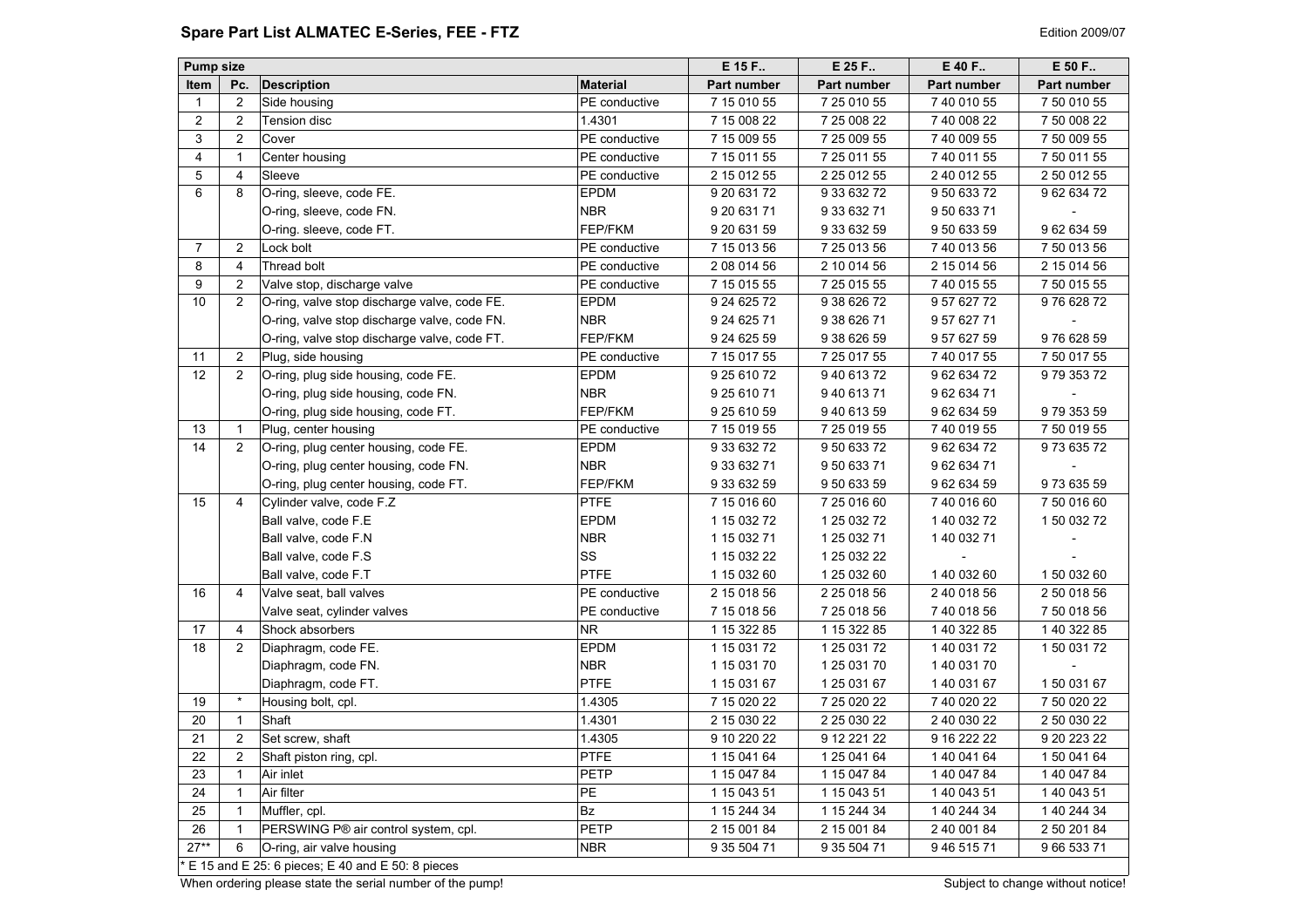# <span id="page-3-0"></span>Spare Part List ALMATEC E-Series, TEE - TTZ **Alle and Series and Series and Series 2009/09** Edition 2009/09

| <b>Pump size</b> |                |                                                                                                  |                 | E 08 T                   | E 10 T                   | E 15 T       | E 25 T       | E 40 T      | E 50 T       |
|------------------|----------------|--------------------------------------------------------------------------------------------------|-----------------|--------------------------|--------------------------|--------------|--------------|-------------|--------------|
| Item             | Pc.            | Description                                                                                      | <b>Material</b> | Part number              | Part number              | Part number  | Part number  | Part number | Part number  |
| $\overline{1}$   | $\overline{2}$ | Side housing                                                                                     | <b>PTFE</b>     | 7 08 010 60              | 7 10 010 60              | 7 15 010 60  | 7 25 010 60  | 7 40 010 60 | 7 50 010 60  |
| $\overline{2}$   | $\overline{2}$ | Tension disc                                                                                     | 1.4301          | 7 08 008 22              | 7 10 008 22              | 7 15 008 22  | 7 25 008 22  | 7 40 008 22 | 7 50 008 22  |
| 3                | $\overline{2}$ | Cover                                                                                            | PE              | 7 08 009 51              | 7 10 009 51              | 7 15 009 51  | 7 25 009 51  | 740 009 51  | 7 50 009 51  |
| $\overline{4}$   | $\mathbf{1}$   | Center housing                                                                                   | PTFE            | 7 08 011 60              | 7 10 011 60              | 7 15 011 60  | 7 25 011 60  | 7 40 011 60 | 7 50 011 60  |
| 5                | $\overline{4}$ | Sleeve                                                                                           | PTFE            | 2 08 012 69              | 2 10 012 69              | 2 15 012 69  | 2 25 0 12 69 | 2 40 012 69 | 2 50 012 69  |
| 6                | 8              | O-ring, sleeve, code TE.                                                                         | <b>EPDM</b>     |                          | 9 15 630 72              | 9 20 631 72  | 9 33 632 72  | 9 50 633 72 | 9 62 634 72  |
|                  |                | O-ring, sleeve, code TN.                                                                         | <b>NBR</b>      |                          |                          | 9 20 631 71  | 9 33 632 71  | 95063371    |              |
|                  |                | O-ring. sleeve, code TT.                                                                         | FEP/FKM         | 9 12 629 59              | 9 15 630 59              | 9 20 631 59  | 9 33 632 59  | 9 50 633 59 | 9 62 634 59  |
| 7                | 2              | Lock bolt                                                                                        | <b>PTFE</b>     | 7 08 013 60              | 7 10 013 60              | 7 15 013 60  | 7 25 013 60  | 74001360    | 7 50 013 60  |
| 8                | $\overline{4}$ | Thread bolt                                                                                      | <b>PTFE</b>     | 7 08 014 60              | 7 08 014 60              | 2 08 014 60  | 2 10 014 60  | 2 15 014 60 | 2 15 0 14 60 |
| 9                | $\overline{2}$ | Valve stop, discharge valve                                                                      | <b>PTFE</b>     | 7 08 015 60              | 7 10 015 60              | 7 15 015 60  | 7 25 0 15 60 | 74001560    | 7 50 015 60  |
| 10               | 2              | O-ring, valve stop discharge valve, code TE.                                                     | <b>EPDM</b>     |                          | 9 19 624 72              | 9 24 6 25 72 | 9 38 6 26 72 | 9 57 627 72 | 976 628 72   |
|                  |                | O-ring, valve stop discharge valve, code TN.                                                     | <b>NBR</b>      |                          |                          | 9 24 6 25 71 | 9 38 6 26 71 | 9 57 627 71 |              |
|                  |                | O-ring, valve stop discharge valve, code TT.                                                     | FEP/FKM         | 9 16 6 23 59             | 9 19 6 24 59             | 9 24 6 25 59 | 9 38 6 26 59 | 9 57 627 59 | 976 628 59   |
| 11               | $\overline{2}$ | Plug, side housing                                                                               | PTFE            | 7 08 017 60              | 7 10 017 60              | 7 15 017 60  | 7 25 017 60  | 7 40 017 60 | 7 50 017 60  |
| 12               | 2              | O-ring, plug side housing, code TE.                                                              | <b>EPDM</b>     |                          | 9 20 602 72              | 9 25 610 72  | 9 40 613 72  | 96263472    | 97935372     |
|                  |                | O-ring, plug side housing, code TN.                                                              | <b>NBR</b>      |                          |                          | 9 25 610 71  | 94061371     | 96263471    |              |
|                  |                | O-ring, plug side housing, code TT.                                                              | FEP/FKM         | 9 14 178 59              | 9 20 602 59              | 9 25 610 59  | 9 40 613 59  | 96263459    | 9 79 353 59  |
| 13               | $\overline{1}$ | Plug, center housing                                                                             | <b>PTFE</b>     | 7 08 019 60              | 7 10 019 60              | 7 15 019 60  | 7 25 019 60  | 7 40 019 60 | 7 50 019 60  |
| 14               | $\overline{2}$ | O-ring, plug center housing, code TE.                                                            | <b>EPDM</b>     |                          | 9 20 631 72              | 9 33 632 72  | 9 50 633 72  | 96263472    | 97363572     |
|                  |                | O-ring, plug center housing, code TN.                                                            | <b>NBR</b>      |                          |                          | 9 33 632 71  | 9 50 633 71  | 96263471    |              |
|                  |                | O-ring, plug center housing, code TT.                                                            | FEP/FKM         | 9 20 631 59              | 9 20 631 59              | 9 33 632 59  | 9 50 633 59  | 96263459    | 97363559     |
| 15               | $\overline{4}$ | Cylinder valve, code T.Z                                                                         | <b>PTFE</b>     | 7 08 016 60              | 7 10 016 60              | 7 15 016 60  | 7 25 016 60  | 74001660    | 7 50 016 60  |
|                  |                | Ball valve, code T.E                                                                             | <b>EPDM</b>     | 1 10 032 72              | 4 15 032 72              | 1 15 032 72  | 1 25 0 32 72 | 1 40 032 72 | 1 50 032 72  |
|                  |                | Ball valve, code T.N                                                                             | <b>NBR</b>      |                          |                          | 1 15 032 71  | 1 25 0 32 71 | 1 40 032 71 |              |
|                  |                | Ball valve, code T.S                                                                             | SS              | 1 10 032 22              | 4 15 032 22              | 1 15 032 22  |              |             |              |
|                  |                | Ball valve, code T.T                                                                             | <b>PTFE</b>     | 1 10 032 60              | 4 15 032 60              | 1 15 032 60  | 1 25 0 32 60 | 140 032 60  | 1 50 032 60  |
| 16               | $\overline{4}$ | Valve seat, ball valves                                                                          | PTFE            | 2 08 018 60              | 2 10 018 60              | 2 15 018 60  | 2 25 0 18 60 | 2 40 018 60 | 2 50 018 60  |
|                  |                | Valve seat, cylinder valves                                                                      | PTFE            | 7 08 018 60              | 7 10 018 60              | 7 15 018 60  | 7 25 018 60  | 74001860    | 7 50 018 60  |
| 17               | $\overline{4}$ | Shock absorbers                                                                                  | NR.             | 1 08 322 85              | 1 08 322 85              | 1 15 322 85  | 1 15 322 85  | 1 40 322 85 | 1 40 322 85  |
| 18               | 2              | Diaphragm, code TE.                                                                              | <b>EPDM</b>     |                          | 1 10 031 72              | 1 15 0 31 72 | 1 25 0 31 72 | 140 031 72  | 1 50 031 72  |
|                  |                | Diaphragm, code TN.                                                                              | <b>NBR</b>      |                          |                          | 1 15 0 31 70 | 1 25 0 31 70 | 140 031 70  |              |
|                  |                | Diaphragm, code TT.                                                                              | <b>PTFE</b>     | 1 08 031 67              | 1 10 031 67              | 1 15 031 67  | 1 25 0 31 67 | 1 40 031 67 | 150 031 67   |
| 19               |                | Housing bolt, cpl.                                                                               | 1.4305          | 7 08 020 22              | 7 10 020 22              | 7 15 020 22  | 7 25 0 20 22 | 7 40 020 22 | 7 50 020 22  |
| 20               |                | Shaft                                                                                            | 1.4301          | 2 08 030 22**            | 2 08 030 22**            | 2 15 030 22  | 2 25 030 22  | 2 40 030 22 | 2 50 030 22  |
| 21               | $\overline{2}$ | Set screw, shaft                                                                                 | 1.4305          | $\overline{\phantom{a}}$ | $\overline{\phantom{a}}$ | 9 10 220 22  | 9 12 221 22  | 9 16 222 22 | 9 20 223 22  |
| 22               | $2^{\circ}$    | Shaft piston ring, cpl.                                                                          | <b>PTFE</b>     |                          |                          | 1 15 041 64  | 1 25 041 64  | 140 041 64  | 150 041 64   |
| 23               | $\mathbf{1}$   | Air inlet                                                                                        | PETP            | 1 08 047 84              | 1 08 047 84              | 1 15 047 84  | 1 15 047 84  | 140 047 84  | 1 40 047 84  |
| 24               |                | Air filter                                                                                       | PE              |                          |                          | 1 15 043 51  | 1 15 043 51  | 1 40 043 51 | 1 40 043 51  |
| 25               |                | Muffler, cpl.                                                                                    | PE              | 1 08 244 51              | 1 08 244 51              | 1 15 244 51  | 1 15 244 51  | 1 40 244 51 | 1 50 244 51  |
| 26               |                | PERSWING P® air control system, cpl.                                                             | PETP            | 2 08 001 84              | 2 08 001 84              | 2 15 001 84  | 2 15 001 84  | 2 40 001 84 | 2 50 201 84  |
| $27**$           | 6              | O-ring, air valve housing                                                                        | <b>NBR</b>      | 9 26 519 71              | 9 26 519 71              | 9 35 504 71  | 9 35 504 71  | 9 46 515 71 | 9 66 533 71  |
|                  |                | E 08 and E 10: 4 pieces; E 15 and E 25: 6 pieces; E 40 and E 50: 8 pieces ** included in item 22 |                 |                          |                          |              |              |             |              |

When ordering please state the serial number of the pump!<br>
Subject to change without notice!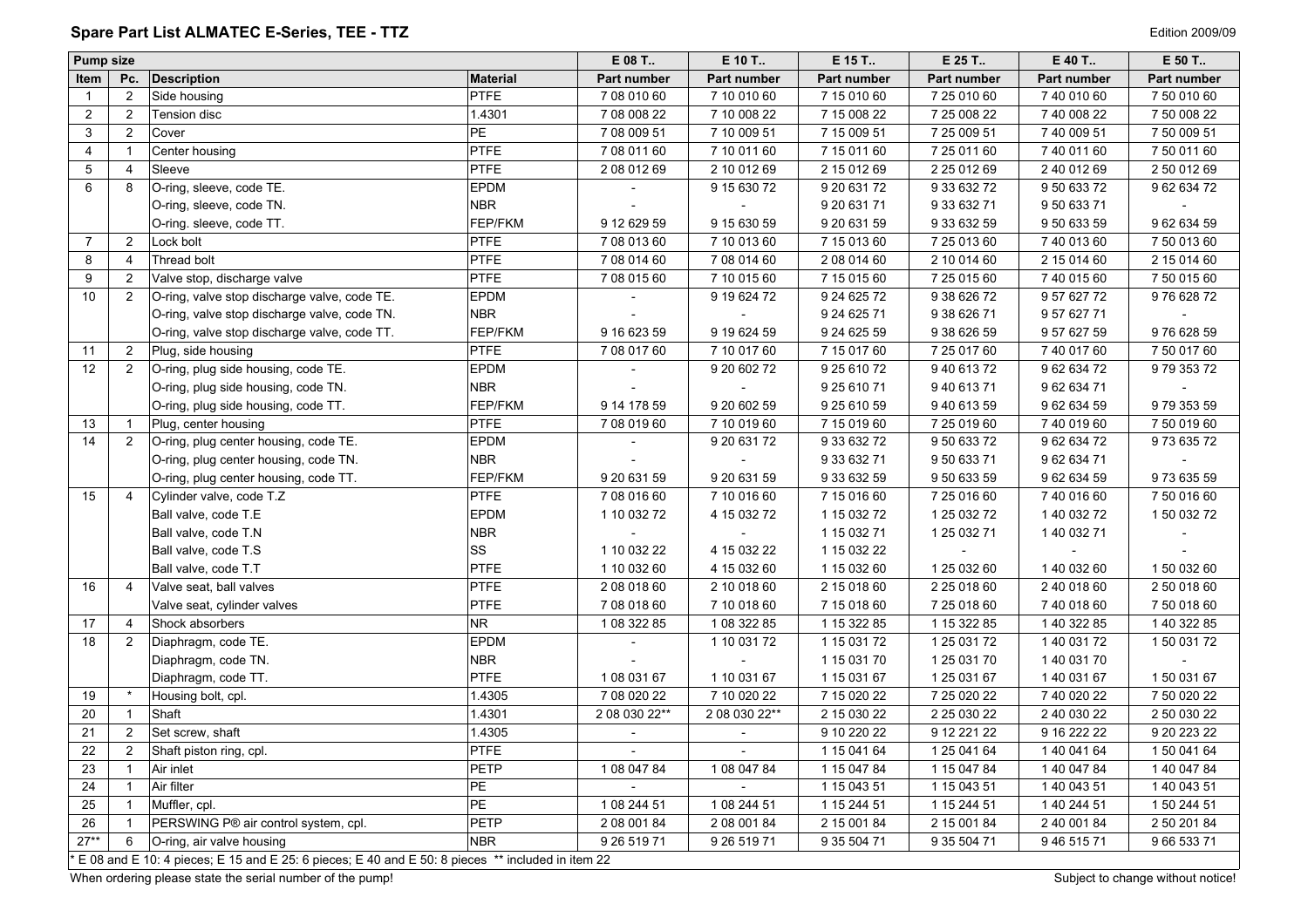# <span id="page-4-0"></span>Spare Part List ALMATEC E-Series, UEE - UTZ **Alle and Series and Series and Series and Series** Edition 2009/09

| <b>Pump size</b> |                |                                                                                                  |                        | E 08 U.                     | E 10 U.       | E 15 U.      | E 25 U.      | E 40 U.      | E 50 U.      |
|------------------|----------------|--------------------------------------------------------------------------------------------------|------------------------|-----------------------------|---------------|--------------|--------------|--------------|--------------|
| Item             | Pc.            | <b>Description</b>                                                                               | <b>Material</b>        | Part number                 | Part number   | Part number  | Part number  | Part number  | Part number  |
| $\overline{1}$   | $\overline{2}$ | Side housing                                                                                     | PTFE conductive        | 7 08 010 65                 | 7 10 010 65   | 7 15 010 65  | 7 25 010 65  | 7 40 010 65  | 7 50 010 65  |
| $\overline{2}$   | $\overline{2}$ | Tension disc                                                                                     | 1.4301                 | 7 08 008 22                 | 7 10 008 22   | 7 15 008 22  | 7 25 008 22  | 7 40 008 22  | 7 50 008 22  |
| 3                | 2              | Cover                                                                                            | PE conductive          | 7 08 009 55                 | 7 10 009 55   | 7 15 009 55  | 7 25 009 55  | 7 40 009 55  | 7 50 009 55  |
| 4                | $\mathbf{1}$   | Center housing                                                                                   | PTFE conductive        | 7 08 011 65                 | 7 10 011 65   | 7 15 011 65  | 7 25 011 65  | 7 40 011 65  | 7 50 011 65  |
| $\overline{5}$   | $\overline{4}$ | Sleeve                                                                                           | <b>PTFE</b> conductive | 2 08 012 68                 | 2 10 012 68   | 2 15 012 68  | 2 25 012 68  | 2 40 012 68  | 2 50 012 68  |
| $\,6\,$          | 8              | O-ring, sleeve, code UE.                                                                         | <b>EPDM</b>            |                             | 9 15 630 72   | 9 20 631 72  | 9 33 632 72  | 9 50 633 72  | 96263472     |
|                  |                | O-ring, sleeve, code UN.                                                                         | <b>NBR</b>             |                             |               | 9 20 631 71  | 9 33 632 71  | 9 50 633 71  |              |
|                  |                | O-ring. sleeve, code UT.                                                                         | FEP/FKM                | 9 12 629 59                 | 9 15 630 59   | 9 20 631 59  | 9 33 632 59  | 9 50 633 59  | 96263459     |
| $\overline{7}$   | 2              | Lock bolt                                                                                        | PTFE conductive        | 7 08 013 65                 | 7 10 013 65   | 7 15 013 65  | 7 25 013 65  | 7 40 013 65  | 7 50 013 65  |
| 8                | $\overline{4}$ | Thread bolt                                                                                      | PTFE conductive        | 7 08 014 65                 | 7 08 014 65   | 2 08 014 65  | 2 10 014 65  | 2 15 0 14 65 | 2 15 0 14 65 |
| 9                | 2              | Valve stop, discharge valve                                                                      | PTFE conductive        | 7 08 015 65                 | 7 10 015 65   | 7 15 015 65  | 7 25 015 65  | 7 40 015 65  | 7 50 015 65  |
| 10               | 2              | O-ring, valve stop discharge valve, code UE.                                                     | <b>EPDM</b>            |                             | 9 19 6 24 72  | 9 24 6 25 72 | 9 38 6 26 72 | 9 57 627 72  | 976 628 72   |
|                  |                | O-ring, valve stop discharge valve, code UN.                                                     | <b>NBR</b>             |                             |               | 9 24 6 25 71 | 9 38 6 26 71 | 9 57 627 71  |              |
|                  |                | O-ring, valve stop discharge valve, code UT.                                                     | FEP/FKM                | 9 16 623 59                 | 9 19 624 59   | 9 24 6 25 59 | 9 38 6 26 59 | 9 57 627 59  | 976 628 59   |
| 11               | $\overline{2}$ | Plug, side housing                                                                               | PTFE conductive        | 7 08 017 65                 | 7 10 017 65   | 7 15 017 65  | 7 25 017 65  | 7 40 017 65  | 7 50 017 65  |
| 12               | 2              | O-ring, plug side housing, code UE.                                                              | EPDM                   |                             | 9 20 602 72   | 9 25 610 72  | 9 40 613 72  | 96263472     | 97935372     |
|                  |                | O-ring, plug side housing, code UN.                                                              | <b>NBR</b>             |                             |               | 9 25 610 71  | 9 40 613 71  | 9 62 634 71  |              |
|                  |                | O-ring, plug side housing, code UT.                                                              | FEP/FKM                | 9 14 178 59                 | 9 20 602 59   | 9 25 610 59  | 9 40 613 59  | 96263459     | 979 353 59   |
| 13               | $\mathbf{1}$   | Plug, center housing                                                                             | PTFE conductive        | 7 08 019 65                 | 7 10 019 65   | 7 15 019 65  | 7 25 019 65  | 7 40 019 65  | 7 50 019 65  |
| 14               | 2              | O-ring, plug center housing, code UE.                                                            | EPDM                   | $\overline{\phantom{a}}$    | 9 20 631 72   | 9 33 632 72  | 9 50 633 72  | 96263472     | 97363572     |
|                  |                | O-ring, plug center housing, code UN.                                                            | <b>NBR</b>             |                             |               | 9 33 632 71  | 9 50 633 71  | 96263471     |              |
|                  |                | O-ring, plug center housing, code UT.                                                            | FEP/FKM                | 9 20 631 59                 | 9 20 631 59   | 9 33 632 59  | 9 50 633 59  | 96263459     | 97363559     |
| 15               | $\overline{4}$ | Cylinder valve, code U.Z                                                                         | <b>PTFE</b>            | 7 08 016 60                 | 7 10 016 60   | 7 15 016 60  | 7 25 016 60  | 7 40 016 60  | 7 50 016 60  |
|                  |                | Ball valve, code U.E                                                                             | <b>EPDM</b>            | 1 10 032 72                 | 4 15 032 72   | 1 15 032 72  | 1 25 0 32 72 | 1 40 032 72  | 1 50 032 72  |
|                  |                | Ball valve, code U.N.                                                                            | <b>NBR</b>             |                             |               | 1 15 0 32 71 | 1 25 0 32 71 | 1 40 032 71  |              |
|                  |                | Ball valve, code U.S.                                                                            | SS                     | 1 10 032 22                 | 4 15 032 22   | 1 15 0 32 22 |              |              |              |
|                  |                | Ball valve, code U.T                                                                             | <b>PTFE</b>            | 1 10 032 60                 | 4 15 032 60   | 1 15 032 60  | 1 25 0 32 60 | 1 40 032 60  | 1 50 032 60  |
| 16               | $\overline{4}$ | Valve seat, ball valves                                                                          | PTFE conductive        | 2 08 018 65                 | 2 10 018 65   | 2 15 018 65  | 2 25 018 65  | 2 40 018 65  | 2 50 018 65  |
|                  |                | Valve seat, cylinder valves                                                                      | PTFE conductive        | 7 08 018 65                 | 7 10 018 65   | 7 15 018 65  | 7 25 018 65  | 7 40 018 65  | 7 50 018 65  |
| 17               | $\overline{4}$ | Shock absorbers                                                                                  | NR.                    | 1 08 322 85                 | 1 08 322 85   | 1 15 322 85  | 1 15 322 85  | 1 40 322 85  | 1 40 322 85  |
| 18               | 2              | Diaphragm, code UE.                                                                              | EPDM                   |                             | 1 10 031 72   | 1 15 031 72  | 1 25 0 31 72 | 1 40 031 72  | 1 50 031 72  |
|                  |                | Diaphragm, code UN.                                                                              | <b>NBR</b>             |                             |               | 1 15 0 31 70 | 1 25 0 31 70 | 140 031 70   |              |
|                  |                | Diaphragm, code UT.                                                                              | <b>PTFE</b>            | 1 08 031 67                 | 1 10 031 67   | 1 15 0 31 67 | 1 25 0 31 67 | 1 40 031 67  | 150 031 67   |
| 19               | $\star$        | Housing bolt, cpl.                                                                               | 1.4305                 | 7 08 020 22                 | 7 10 020 22   | 7 15 0 20 22 | 7 25 0 20 22 | 7 40 020 22  | 7 50 020 22  |
| 20               | $\overline{1}$ | Shaft                                                                                            | 1.4301                 | 2 08 030 22**               | 2 08 030 22** | 2 15 030 22  | 2 25 0 30 22 | 2 40 030 22  | 2 50 030 22  |
| 21               | $\overline{2}$ | Set screw, shaft                                                                                 | 1.4305                 | $\mathcal{L}_{\mathcal{A}}$ | $\mathbf{r}$  | 9 10 220 22  | 9 12 221 22  | 9 16 222 22  | 9 20 223 22  |
| 22               | 2              | Shaft piston ring, cpl.                                                                          | <b>PTFE</b>            |                             |               | 1 15 041 64  | 1 25 041 64  | 1 40 041 64  | 150 041 64   |
| 23               | $\overline{1}$ | Air inlet                                                                                        | <b>PETP</b>            | 1 08 047 84                 | 1 08 047 84   | 1 15 047 84  | 1 15 047 84  | 1 40 047 84  | 1 40 047 84  |
| 24               | $\mathbf{1}$   | Air filter                                                                                       | <b>PE</b>              |                             |               | 1 15 043 51  | 1 15 043 51  | 1 40 043 51  | 1 40 043 51  |
| $\overline{25}$  | $\mathbf{1}$   | Muffler, cpl.                                                                                    | PE/Bz                  | 1 08 244 51                 | 1 08 244 51   | 1 15 244 34  | 1 15 244 34  | 1 40 244 34  | 1 40 244 34  |
| 26               | $\mathbf{1}$   | PERSWING P® air control system, cpl.                                                             | PETP                   | 2 08 001 84                 | 2 08 001 84   | 2 15 001 84  | 2 15 001 84  | 2 40 001 84  | 2 50 201 84  |
| $27**$           | 6              | O-ring, air valve housing                                                                        | <b>NBR</b>             | 9 26 519 71                 | 9 26 519 71   | 9 35 504 71  | 9 35 504 71  | 9 46 515 71  | 9 66 533 71  |
|                  |                | E 08 and E 10: 4 pieces; E 15 and E 25: 6 pieces; E 40 and E 50: 8 pieces ** included in item 22 |                        |                             |               |              |              |              |              |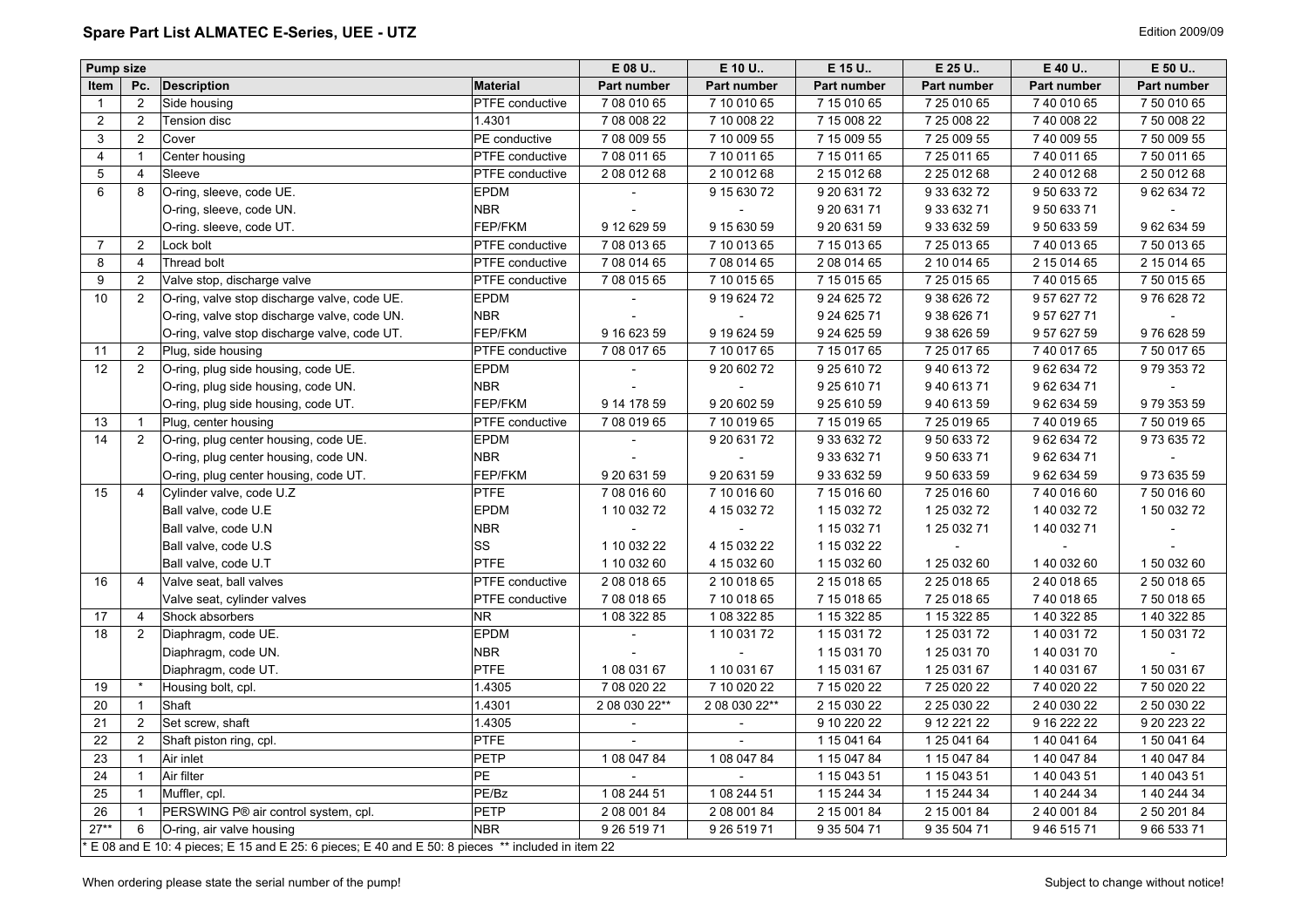|           | <b>Pump size</b> |     |                                     | $E$ 10                 | E 15        | E 25        | E 40        | E 50        |                    |
|-----------|------------------|-----|-------------------------------------|------------------------|-------------|-------------|-------------|-------------|--------------------|
| Code      | Item             | Pc. | <b>Description</b>                  | <b>Material</b>        | Part number | Part number | Part number | Part number | <b>Part number</b> |
| <b>B1</b> | ີວ               | 4   | Sleeve, barrier chamber, code E     | <b>PE</b>              |             | 2 15 112 51 | 2 25 112 51 | 2 40 112 51 | 2 50 112 51        |
|           |                  |     | Sleeve, barrier chamber, code F     | <b>PE</b> conductive   |             | 2 15 112 55 | 2 25 112 55 | 2 40 112 55 | 2 50 112 55        |
|           |                  |     | Sleeve, barrier chamber, code T     | <b>PTFE</b>            | 2 10 112 69 | 2 15 112 69 | 2 25 112 69 | 2 40 112 69 | 2 50 112 69        |
|           |                  |     | Sleeve, barrier chamber, code U.    | <b>PTFE</b> conductive | 2 10 112 68 | 2 15 112 68 | 2 25 112 68 | 2 40 112 68 | 2 50 112 68        |
|           | 19               |     | Housing bolt, barrier chamber, cpl. | 1.4305                 | 7 10 120 22 | 7 15 120 22 | 7 25 120 22 | 7 40 120 22 | 7 50 120 22        |
|           | 21               |     | Set screw, shaft, barrier chamber   | 1.4305                 |             | 9 10 223 22 | 9 12 224 22 | 9 16 225 22 | 9 20 226 22        |
|           |                  |     |                                     |                        |             |             |             |             |                    |

### <span id="page-5-0"></span>**Spare Part List ALMATEC E-Series, Optional Equipment, Barrier Chamber System, Code B Equipment Allows 2009/07**

B1 | 5 | 4 |Sleeve, barrier chamber, code E.. | PE 2 15 112 51 | 2 25 112 51 | 2 40 112 51 | 2 50 112 51 Sleeve, barrier chamber, code F.. |PE conductive | - 2 15 112 55 | 2 25 112 55 | 2 20 112 55 | 2 50 112 55 Sleeve, barrier chamber, code T.. |PTFE | 2 10 112 69 | 2 15 112 69 | 2 25 112 69 | 2 25 112 69 | 2 50 112 69 Sleeve, barrier chamber, code U.. |PTFE conductive | 2 10 112 68 2 15 112 68 2 25 112 68 2 25 112 68 2 50 112 68 19 | \* |Housing bolt, barrier chamber, cpl. | 1.4305 | 7 10 120 22 | 7 25 120 22 | 7 10 120 22 | 7 40 120 22 | 7 50 120 22 21 2 Set screw, shaft, barrier chamber 1.4305 - 9 10 223 22 9 12 224 22 9 16 225 22 9 20 226 22 40 2 Spacer PETP 2 10 078 84 2 15 078 84 2 25 078 84 - - 41 2 Spacer bolt 1.4301 2 10 079 22 ---- 42 2 Barrier chamber PE conductive 7 10 076 55 7 15 076 55 7 25 076 55 7 40 076 55 7 50 076 5543 2 Sensor sleeve PE 2 10 069 51 2 10 069 51 2 10 069 51 2 10 069 51 2 10 069 5144 2 O-ring, sensor sleeve **FKM** FKM 9 10 544 74 9 10 544 74 9 10 544 74 9 10 544 74 9 10 544 74 9 10 544 74 45 | 4 |Conductivity sensor |diverse | 7 00 074 99 | 7 00 074 99 | 7 00 074 99 | 7 00 074 99 | 7 00 074 99 | 7 00 074 99 46 4 O-ring, conductivity sensor **FKM** 9 06 538 74 9 06 538 74 9 06 538 74 9 06 538 74 9 906 538 74 9 06 538 74 47 2 Plug GPN 730 PA 730 R 1/4 730 R 1/4 730 R 1/4 730 R 1/4 730 R 1/4 48 2 O-ring, plug FKM 9 13 575 74 9 13 575 74 9 13 575 74 9 13 575 74 9 13 575 74 49 2 Inner diaphragm EPDM 1 10 231 72 1 15 131 72 1 25 131 72 1 40 131 72 1 50 131 72 51 2 Liquid sensor, Namur diverse 1 00 673 99 1 00 673 99 1 00 673 99 1 100 673 99 1 100 673 99 1 1 00 673 99 52 2 O-ring, liquid sensor FKM 9 10 544 74 9 10 544 74 9 10 544 74 9 10 544 74 9 10 544 74 53 2 Clamping sleeve, liquid sensor PE conductive 7 10 073 56 7 10 073 56 7 10 073 56 7 10 073 56 7 10 073 56 B3 as B 1, but with: - 1 Controller diverse 1 00 370 99 1 00 370 99 1 00 370 99 1 00 370 99 1 00 370 991 Conductivity controller example to the controller controller controller to the conductivity controller to the controller to the controller to the controller to the controller controller to the controller to the controlle B4 as B 3, but for [EExia] II C: 1 Controller diverse 1 00 370 99 1 00 370 99 1 00 370 99 1 00 370 99 1 00 370 99 1 Conductivity controller diverse 1 00 175 99 1 00 175 99 1 00 175 99 1 00 175 99 1 00 175 99  $E$  08 and E 10: 4 pieces; E 15 and E 25: 6 pieces; E 40 and E 50: 8 pieces

When ordering please state the serial number of the pump! Subject to change without notice!

**ALMATEC Maschinenbau GmbH · Carl-Friedrich-Gauss-Str. 5 · 47475 Kamp-Lintfort, Germany · Tel. +49/2842/961-0, Fax +49/2842/961-40 · info@almatec.de · www.almatec.de**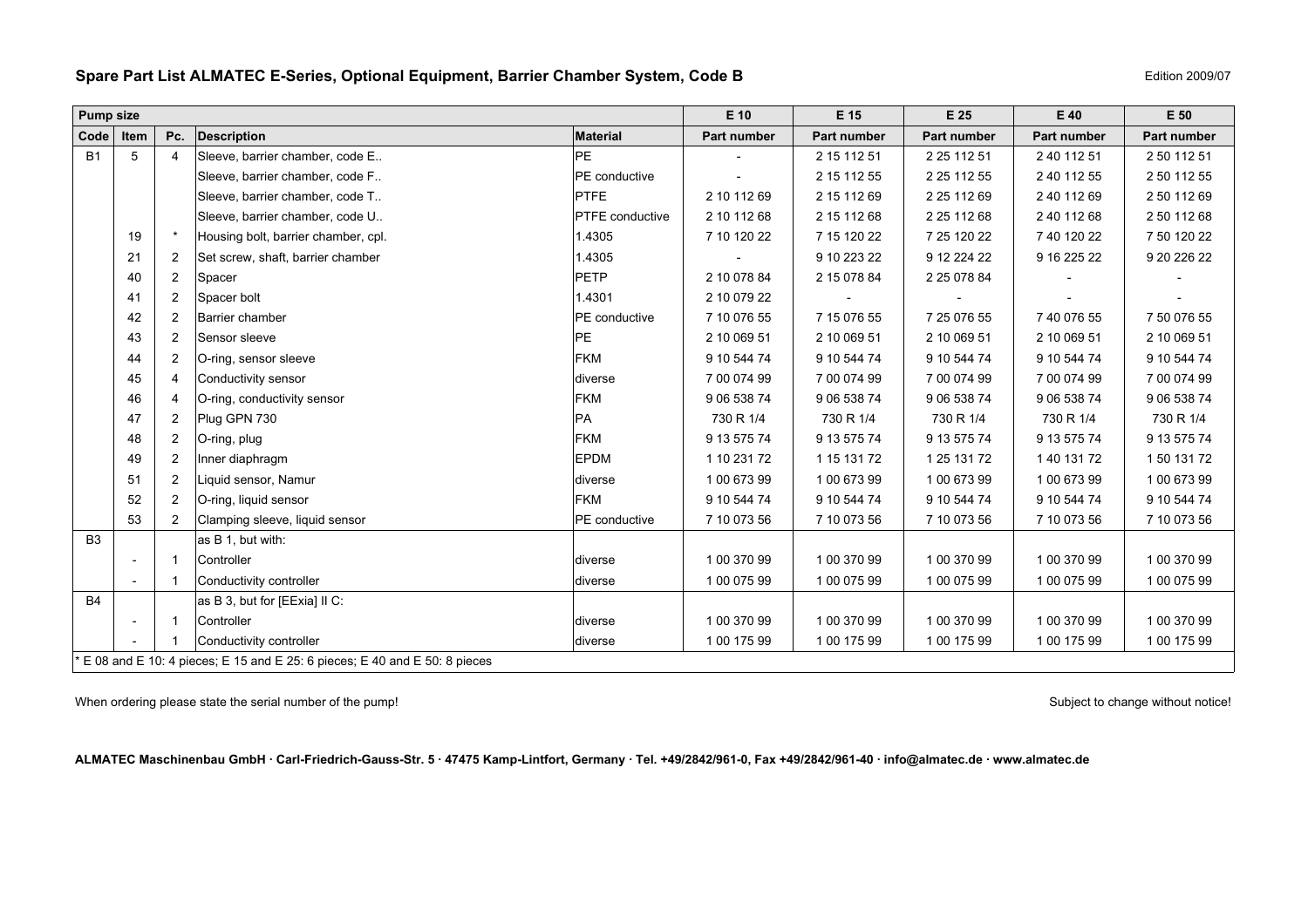## <span id="page-6-0"></span>**Spare Part List ALMATEC E-Series, Optional Equipment, Code C - D**

| Edition 2009/07 |
|-----------------|

| <b>Pump size</b> |                          |     |                                                                           |                                    | E 10        | E 15        | E 25                                | E 40        | E 50        |
|------------------|--------------------------|-----|---------------------------------------------------------------------------|------------------------------------|-------------|-------------|-------------------------------------|-------------|-------------|
| Code             | Item                     | Pc. | <b>Description</b>                                                        | <b>Material</b>                    | Part number | Part number | Part number                         | Part number | Part number |
| C <sub>2</sub>   | $4^*$                    |     | Center housing for sensor, code E                                         | <b>PE</b>                          |             | 7 15 111 51 | 7 25 111 51                         | 7 40 111 51 | 7 50 111 51 |
|                  |                          |     | Center housing for sensor, code F                                         | PE conductive                      |             | 7 15 111 55 | 7 25 111 55                         | 7 40 111 55 | 7 50 111 55 |
|                  |                          |     | Center housing for sensor, code T                                         | <b>PTFE</b>                        |             | 7 15 111 60 | 7 25 111 60                         | 7 40 111 60 | 7 50 111 60 |
|                  |                          |     | Center housing for sensor, code U                                         | <b>PTFE</b> conductive             |             | 7 15 111 65 | 7 25 111 65                         | 7 40 111 65 | 7 50 111 65 |
|                  | 50                       |     | Stroke sensor, Namur                                                      | diverse                            |             | 1 00 072 99 | 1 00 072 99                         | 1 00 072 99 | 1 00 072 99 |
|                  |                          |     | O-ring, stroke sensor                                                     | <b>NBR</b>                         |             | 9 25 535 71 | 9 25 535 71                         | 9 25 535 71 | 9 25 535 71 |
| C <sub>3</sub>   |                          |     | as C 2, but additional:                                                   |                                    |             |             |                                     |             |             |
|                  |                          |     | Clamp amplifier                                                           | diverse                            |             | 1 00 171 99 | 1 00 171 99                         | 1 00 171 99 | 1 00 171 99 |
|                  |                          |     | Stroke counter                                                            | diverse                            |             | 1 00 071 99 | 1 00 071 99                         | 1 00 071 99 | 1 00 071 99 |
| C <sub>4</sub>   |                          |     | as C 2, but additional:                                                   |                                    |             |             |                                     |             |             |
|                  |                          |     | Controller                                                                | diverse                            |             | 1 00 370 99 | 1 00 370 99                         | 1 00 370 99 | 1 00 370 99 |
|                  |                          |     | Stroke counter                                                            | diverse                            |             | 1 00 071 99 | 1 00 071 99                         | 1 00 071 99 | 1 00 071 99 |
| C <sub>9</sub>   | $4^*$                    |     | Center housing with additional air connection R 1/4, code E               | <b>PE</b>                          |             | 7 15 311 51 | 7 25 311 51                         | 7 40 311 51 | 7 50 311 51 |
|                  |                          |     | Center housing with additional air connection R 1/4, code F               | PE conductive                      |             | 7 15 311 55 | 7 25 311 55                         | 7 40 311 55 | 7 50 311 55 |
|                  |                          |     | Center housing with additional air connection R 1/4, code T*              | <b>PTFE</b>                        | 7 10 311 60 | 7 15 311 60 | 7 25 311 60                         | 7 40 311 60 | 7 50 311 60 |
|                  |                          |     | Center housing with additional air connection R 1/4, code U.**            | PTFE conductive                    | 7 10 311 65 | 7 15 311 65 | 7 25 311 65                         | 7 40 311 65 | 7 50 311 65 |
|                  | $\overline{\phantom{a}}$ |     | Adaptor elbow (E 10 adaptor streight)                                     | PP                                 | 1 00 877 51 | 1 00 875 51 | 1 00 875 51                         | 1 00 875 51 | 1 00 875 51 |
|                  | $\overline{\phantom{a}}$ |     | Hose                                                                      | PE.                                | 1 00 876 51 | 1 00 876 51 | 1 00 876 51                         | 1 00 876 51 | 1 00 876 51 |
|                  |                          |     | Pressure switch cpl.                                                      | diverse                            | 1 00 972 99 | 1 00 972 99 | 1 00 972 99                         | 1 00 972 99 | 1 00 972 99 |
|                  |                          |     | Socket with cable                                                         | ldiverse                           | 1 00 973 99 | 1 00 973 99 | 1 00 973 99                         | 1 00 973 99 | 1 00 973 99 |
| C <sub>10</sub>  |                          |     | as C 9, but additional:                                                   |                                    |             |             |                                     |             |             |
|                  |                          |     | Stroke counter                                                            | diverse                            | 1 00 071 99 | 1 00 071 99 | 1 00 071 99                         | 1 00 071 99 | 1 00 071 99 |
| D <sub>1</sub>   | 51                       |     | Diaphragm sensor, Namur                                                   | diverse                            | 1 00 773 99 | 1 00 773 99 | 1 00 773 99                         | 1 00 773 99 | 1 00 773 99 |
| D <sub>3</sub>   | 51                       |     | Diaphragm sensor, Namur                                                   | diverse                            | 1 00 773 99 | 1 00 773 99 | 1 00 773 99                         | 1 00 773 99 | 1 00 773 99 |
|                  |                          |     | Controller                                                                | diverse                            | 1 00 370 99 | 1 00 370 99 | 1 00 370 99                         | 1 00 370 99 | 1 00 370 99 |
|                  |                          |     | Spare part numbers for center housings with ANSI product ports on request | ** for pump size E 08: 7 08 311 60 |             |             | *** for pump size E 08: 7 08 311 65 |             |             |

When ordering please state the serial number of the pump!<br>
Subject to change without notice!

**ALMATEC Maschinenbau GmbH · Carl-Friedrich-Gauss-Str. 5 · 47475 Kamp-Lintfort, Germany · Tel. +49/2842/961-0, Fax +49/2842/961-40 · info@almatec.de · www.almatec.de**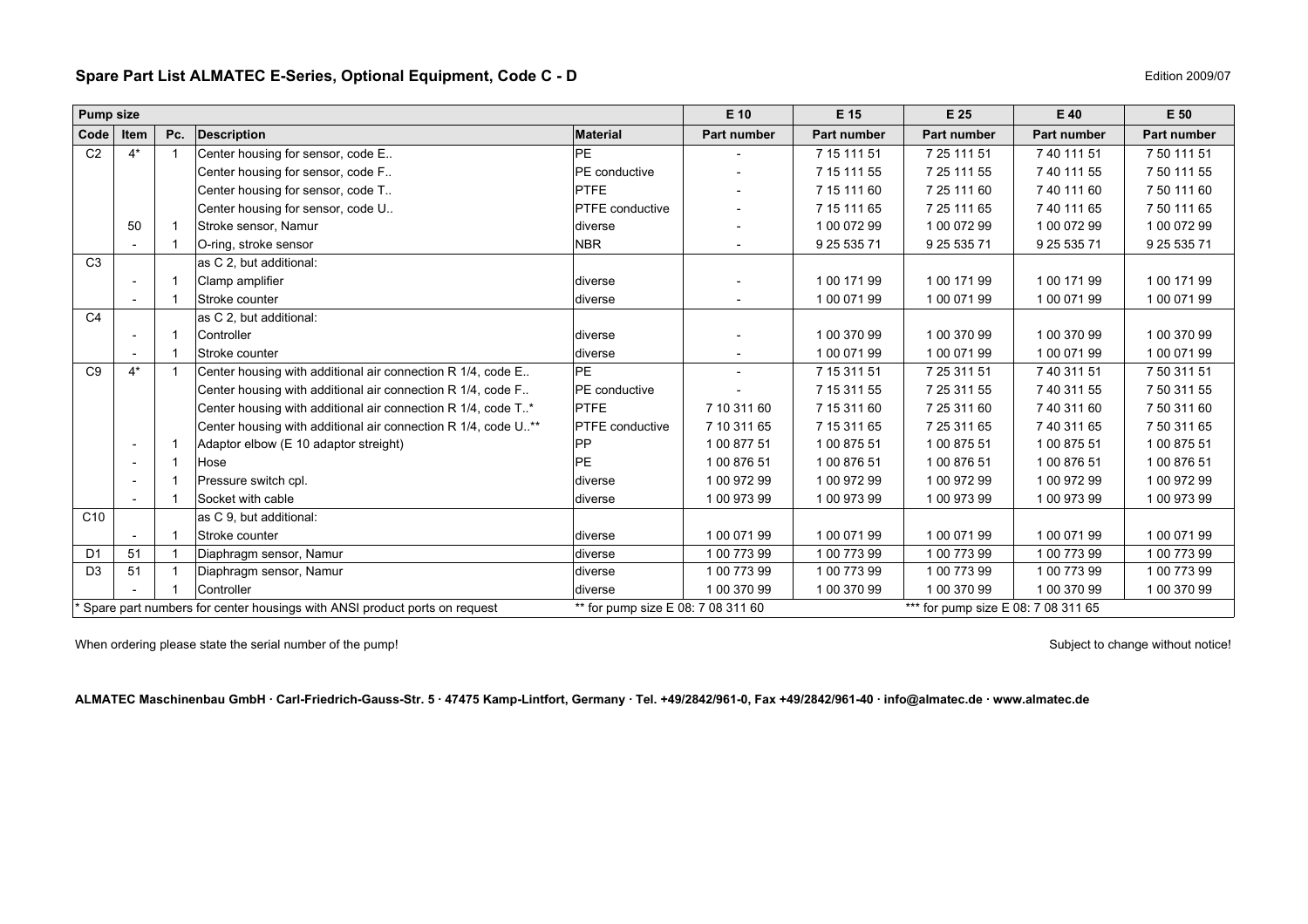### <span id="page-7-0"></span>**Spare Part List ALMATEC A-Series, Optional Equipment, Code F - W**

| W | Edition 2009/07 |
|---|-----------------|
|---|-----------------|

| <b>Pump size</b> |                          |                |                                               |                 | E 10                     | E 15         | E 25               | E 40               | E 50                     |
|------------------|--------------------------|----------------|-----------------------------------------------|-----------------|--------------------------|--------------|--------------------|--------------------|--------------------------|
| Code             | Item                     | Pc.            | Description                                   | <b>Material</b> | <b>Part number</b>       | Part number  | <b>Part number</b> | <b>Part number</b> | Part number              |
| F <sub>3</sub>   |                          | 12             | Thread bushing, center housing DIN            | 1.4305          |                          | 2 15 169 22  | 2 15 169 22        | 2 40 169 22        | 2 40 169 22              |
|                  | 30                       | $\overline{2}$ | Flange-O-ring, center housing DIN             | EPDM            |                          | 9 33 632 72  | 9 50 633 72        | 9 62 634 72        | 97363572                 |
| F <sub>3w</sub>  | $\mathcal{L}$            | 12             | Thread bushing, center housing ANSI           | 1.4305          |                          | 3 15 069 22  | 3 15 069 22        | 3 15 069 22        | 3 25 069 22              |
|                  | 30                       | $\overline{2}$ | Flange-O-ring, center housing ANSI            | <b>EPDM</b>     |                          | 9 23 588 72  | 94061372           | 9 62 634 72        | 97363572                 |
| F <sub>4</sub>   | $\mathbf{r}$             | 12             | Thread bushing, center housing DIN            | 1.4305          |                          | 2 15 169 22  | 2 15 169 22        | 2 40 169 22        | 2 40 169 22              |
|                  | 30                       | $\overline{2}$ | Flange-O-ring, center housing DIN             | FEP/FKM         |                          | 9 33 632 59  | 9 50 633 59        | 9 62 634 59        | 97363559                 |
| F4w              | $\overline{\phantom{a}}$ | 12             | Thread bushing, center housing ANSI           | 1.4305          |                          | 3 15 069 22  | 3 15 069 22        | 3 15 069 22        | 3 25 069 22              |
|                  | 30                       | 2              | Flange-O-ring, center housing ANSI            | FEP/FKM         |                          | 9 23 588 59  | 94061359           | 9 62 634 59        | 97363559                 |
| F <sub>5</sub>   |                          | 12             | Thread bushing, center housing DIN            | 1.4305          |                          | 2 15 169 22  | 2 15 169 22        | 2 40 169 22        |                          |
|                  | 30                       | 2              | Flange-O-ring, center housing DIN             | <b>NBR</b>      |                          | 9 33 632 71  | 9 50 633 71        | 9 62 634 71        |                          |
| F <sub>5w</sub>  |                          | 12             | Thread bushing, center housing ANSI           | 1.4305          |                          | 3 15 069 22  | 3 15 069 22        | 3 15 069 22        |                          |
|                  | 30                       | $\overline{2}$ | Flange-O-ring, center housing ANSI            | <b>NBR</b>      |                          | 9 23 588 71  | 9 40 613 71        | 9 62 634 71        |                          |
| P                | $\overline{18}$          | $\overline{2}$ | Diaphragm made of modified PTFE               | PTFE mod.       | $\overline{\phantom{a}}$ | 1 15 031 98  | 1 25 0 31 98       | 1 40 031 98        | 150 031 98               |
| R1               | $\mathbf{1}$             | 2              | Side housing for back flushing system, code E | PE              |                          | 7 15 110 51  | 7 25 110 51        | 7 40 110 51        | 7 50 110 51              |
|                  |                          |                | Side housing for back flushing system, code F | PE conductive   |                          | 7 15 110 55  | 7 25 110 55        | 7 40 110 55        | 7 50 110 55              |
|                  |                          |                | Side housing for back flushing system, code T | PTFE            |                          | 7 15 110 60  | 7 25 110 60        | 7 40 110 60        | 7 50 110 60              |
|                  |                          |                | Side housing for back flushing system, code U | PTFE conductive |                          | 7 15 110 65  | 7 25 110 65        | 7 40 110 65        | 7 50 110 65              |
|                  | 31                       | 2              | O-ring, side housing                          | <b>EPDM</b>     |                          | 9 20 631 72  | 9 20 631 72        | 9 33 632 72        | 9 33 632 72              |
|                  | 32                       | 2              | Drain plug                                    | PTFE            |                          | 2 15 0 23 60 | 2 15 0 23 60       | 2 40 023 60        | 2 40 023 60              |
|                  | 33                       | 2              | Plug                                          | PTFE            |                          | 7 15 022 60  | 7 15 022 60        | 7 40 022 60        | 7 40 022 60              |
| R <sub>2</sub>   |                          |                | as R 1, but:                                  |                 |                          |              |                    |                    |                          |
|                  | 31                       | $\overline{2}$ | O-ring, side housing                          | FEP/FKM         |                          | 9 20 631 59  | 9 20 631 59        | 9 33 632 59        | 9 33 632 59              |
| R <sub>3</sub>   |                          |                | as R 1, but:                                  |                 |                          |              |                    |                    |                          |
|                  | 32                       | $\overline{2}$ | Piston                                        | PTFE            |                          | 2 15 0 24 60 | 2 15 0 24 60       | 2 40 0 24 60       | 2 40 0 24 60             |
|                  | 35                       | 2              | Piston housing                                | PE conductive   |                          | 2 15 0 25 55 | 2 25 0 25 55       | 2 40 0 25 56       | 2 50 0 25 56             |
|                  | 36                       | $\overline{2}$ | Piston cover                                  | PE conductive   |                          | 2 15 0 26 55 | 2 15 0 26 55       | 2 40 0 26 55       | 2 40 0 26 55             |
|                  | 37                       | 4              | O-ring, piston and piston cover               | NBR/EPDM        |                          | 9 28 534 71  | 9 28 534 71        | 9 37 603 72        | 9 37 603 72              |
| R4               |                          |                | as R 3, but:                                  |                 |                          |              |                    |                    |                          |
|                  | 31                       | 2              | O-ring, side housing                          | FEP/FKM         |                          | 9 20 631 59  | 9 20 631 59        | 9 33 632 59        | 9 33 632 59              |
| R5               |                          |                | as $R$ 1. but:                                |                 |                          |              |                    |                    |                          |
|                  | 31                       | $\overline{2}$ | O-ring, side housing                          | <b>NBR</b>      | $\overline{\phantom{a}}$ | 9 20 631 71  | 9 20 631 71        | 9 33 632 71        | $\overline{\phantom{a}}$ |
| R <sub>6</sub>   |                          |                | as R 3, but:                                  |                 |                          |              |                    |                    |                          |
|                  | 31                       | 2              | O-ring, side housing                          | <b>NBR</b>      | $\overline{\phantom{a}}$ | 9 20 631 71  | 9 20 631 71        | 9 33 632 71        |                          |
| W                | $\overline{4}$           | $\overline{1}$ | Center housing ANSI, code E                   | PE              |                          | 7 15 411 51  | 7 25 411 51        | 7 40 411 51        | 7 50 411 51              |
|                  |                          |                | Center housing ANSI, code F                   | PE conductive   |                          | 7 15 411 55  | 7 25 411 55        | 7 40 411 55        | 7 50 411 55              |
|                  |                          |                | Center housing ANSI, code T                   | <b>PTFE</b>     |                          | 7 15 411 60  | 7 25 411 60        | 7 40 411 60        | 7 50 411 60              |
|                  |                          |                | Center housing ANSI, code U                   | PTFE conductive |                          | 7 15 411 65  | 7 25 411 65        | 7 40 411 65        | 7 50 411 65              |

When ordering please state the serial number of the pump! Subject to change without notice!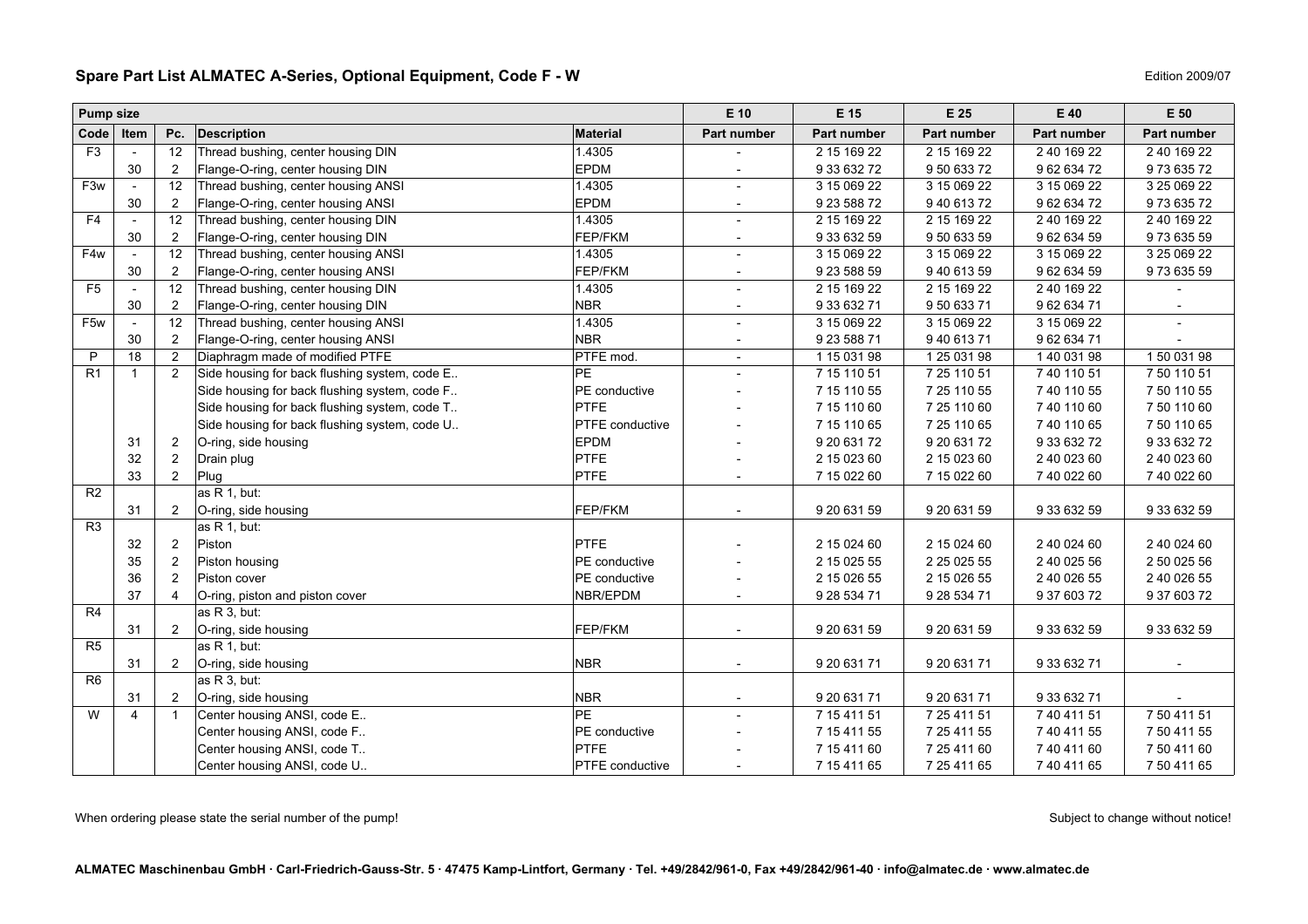### <span id="page-8-0"></span>**Spare Part List ALMATEC Pulsation Damper ET for the E-Series, EAE - UF T**

| Damper size    |                         |                                                                       |                        | <b>ET 10</b> | <b>ET 15</b> | <b>ET 25</b> | <b>ET 40</b> | <b>ET 50</b> |
|----------------|-------------------------|-----------------------------------------------------------------------|------------------------|--------------|--------------|--------------|--------------|--------------|
| <b>Item</b>    | Pc.                     | <b>Description</b>                                                    | <b>Material</b>        | Part number  | Part number  | Part number  | Part number  | Part number  |
|                | $\overline{\mathbf{1}}$ | Damper housing, code E                                                | PE                     |              | 7 15 080 52  | 7 25 080 52  | 7 40 080 52  | 7 50 080 52  |
|                |                         | Damper housing, code F                                                | PE conductive          |              | 7 15 080 56  | 7 25 080 56  | 7 40 080 56  | 7 50 080 56  |
|                |                         | Damper housing, code T                                                | <b>PTFE</b>            | 7 10 080 69  | 7 15 080 69  | 7 25 080 69  | 7 40 080 60  | 7 50 080 60  |
|                |                         | Damper housing, code U                                                | <b>PTFE</b> conductive | 7 10 080 68  | 7 15 080 68  | 7 25 080 68  | 7 40 080 65  | 7 50 080 65  |
| 2              | $\overline{1}$          | Diaphragm, code E                                                     | <b>EPDM</b>            |              | 1 10 031 72  | 1 15 0 31 72 | 1 25 0 31 72 | 1 40 031 72  |
|                |                         | Diaphragm, code N                                                     | <b>NBR</b>             |              | 1 10 031 70  | 1 15 031 70  | 1 25 0 31 70 | 1 40 031 70  |
|                |                         | Diaphragm, code T                                                     | <b>PTFE</b>            | 1 08 031 67  | 1 10 031 67  | 1 15 031 67  | 1 25 0 31 67 | 1 40 031 67  |
|                |                         | Diaphragm, code T - P                                                 | PTFE-mod.              |              |              | 1 15 031 98  | 1 25 0 31 98 | 1 40 031 98  |
| 3              | -1                      | Damper head, code .A.                                                 | <b>PA</b>              | 7 10 081 53  | 7 15 081 53  | 7 25 081 53  | 740 081 53   | 7 50 081 53  |
|                |                         | Damper head, code .F.                                                 | PE conductive          | 7 10 081 55  | 7 15 081 55  | 7 25 081 55  | 7 40 081 55  | 7 50 081 55  |
| 4              |                         | Tension disc                                                          | 1.4301                 | 7 08 008 22  | 7 10 008 22  | 7 15 008 22  | 7 25 008 22  | 7 40 008 22  |
| 5              | -1                      | Cover, code .A.                                                       | PE                     | 7 08 009 51  | 7 10 009 51  | 7 15 009 51  | 7 25 009 51  | 740 009 51   |
|                |                         | Cover, code .F.                                                       | PE conductive          | 7 08 009 55  | 7 10 009 55  | 7 15 009 55  | 7 25 009 55  | 7 40 009 55  |
| 6              | $\star$                 | Housing bolt, cpl.                                                    | 1.4301                 | 7 10 083 22  | 7 15 083 22  | 7 25 083 22  | 740 083 22   | 7 50 083 22  |
| $\overline{7}$ | $\overline{1}$          | Actuator shaft                                                        | 1.4301                 | 1 08 482 22  | 1 10 482 22  | 1 15 482 22  | 1 25 4 82 22 | 1 40 482 22  |
| 8              | 3                       | Shaft piston ring, cpl.                                               | <b>PTFE</b>            | 1 08 041 64  | 1 08 041 64  | 1 15 041 64  | 1 25 041 64  | 1 40 041 64  |
| 9              |                         | Muffler                                                               | PE                     | 1 08 644 51  | 1 08 644 51  | 1 15 644 51  | 1 25 644 51  | 1 40 644 51  |
| 10             |                         | Flange-O-ring, center housing DIN, code E                             | <b>EPDM</b>            | 9 20 631 72  | 9 33 632 72  | 9 50 633 72  | 96263472     | 9 73 635 72  |
|                |                         | Flange-O-ring, center housing DIN, code N                             | <b>NBR</b>             |              | 9 33 632 71  | 950 633 71   | 96263471     | 97363571     |
|                |                         | Flange-O-ring, center housing DIN, code T                             | FEP/FKM                | 9 20 631 59  | 9 33 632 59  | 9 50 633 59  | 9 62 634 59  | 973 635 59   |
|                |                         | Flange-O-ring, center housing ANSI, code E                            | <b>EPDM</b>            | 9 20 631 72  | 9 23 588 72  | 940 613 72   | 96263472     | 97363572     |
|                |                         | Flange-O-ring, center housing ANSI, code N                            | <b>NBR</b>             |              | 9 23 588 71  | 940 613 71   | 96263471     | 973 635 71   |
|                |                         | Flange-O-ring, center housing ANSI, code T                            | FEP/FKM                | 9 20 631 59  | 9 23 588 59  | 940 613 59   | 9 62 634 59  | 973 635 59   |
|                |                         | ET 10 and ET 15: 4 pieces; ET 25 and ET 40: 6 pieces; ET 50: 8 pieces |                        |              |              |              |              |              |

When ordering please state the serial number of the pump!<br>
Subject to change without notice!

**ALMATEC Maschinenbau GmbH · Carl-Friedrich-Gauss-Str. 5 · 47475 Kamp-Lintfort, Germany · Tel. +49/2842/961-0, Fax +49/2842/961-40 · info@almatec.de · www.almatec.de**